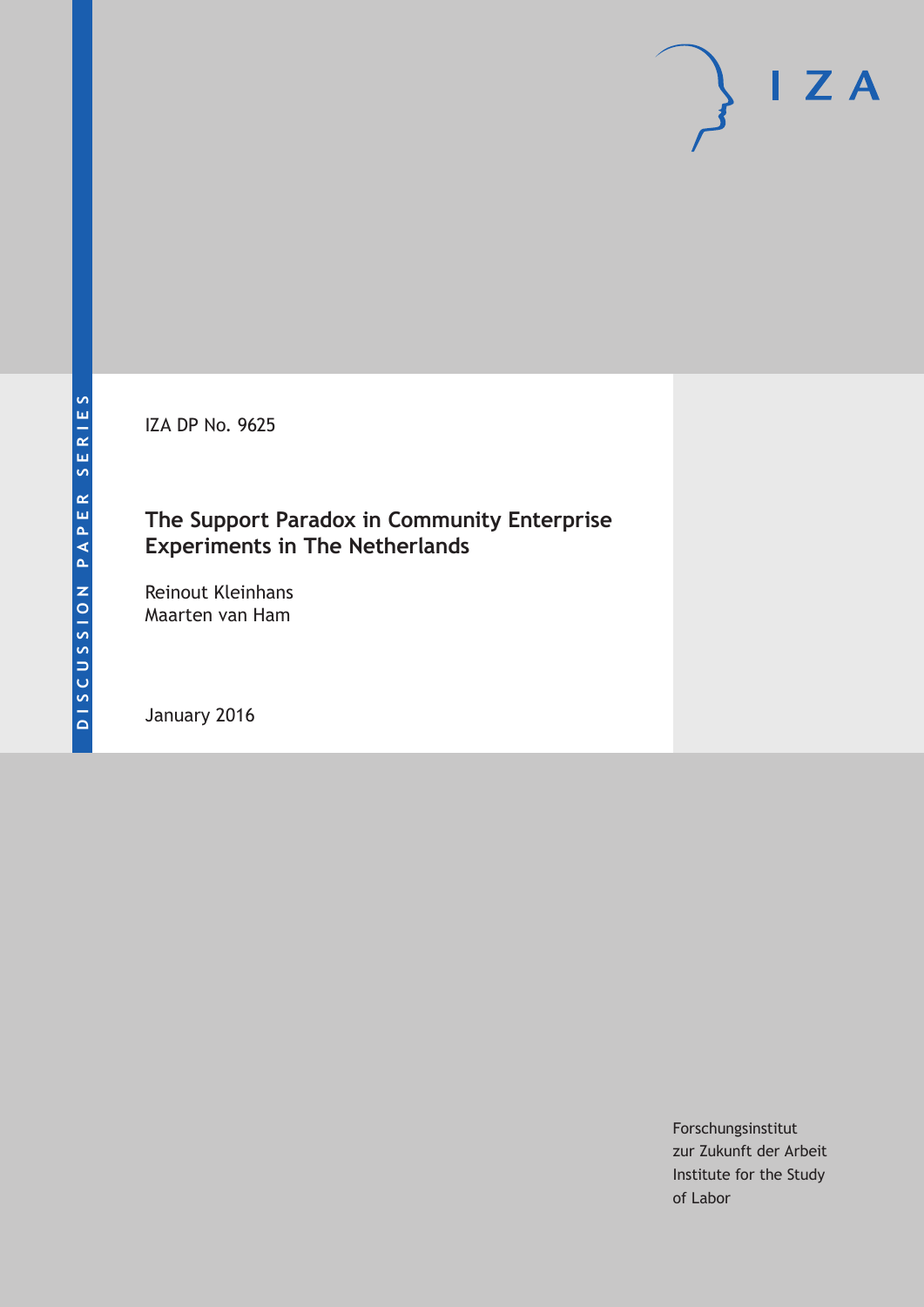# **The Support Paradox in Community Enterprise Experiments in The Netherlands**

# **Reinout Kleinhans**

*Delft University of Technology* 

# **Maarten van Ham**

*Delft University of Technology and IZA* 

Discussion Paper No. 9625 January 2016

IZA

P.O. Box 7240 53072 Bonn Germany

Phone: +49-228-3894-0 Fax: +49-228-3894-180 E-mail: iza@iza.org

Any opinions expressed here are those of the author(s) and not those of IZA. Research published in this series may include views on policy, but the institute itself takes no institutional policy positions. The IZA research network is committed to the IZA Guiding Principles of Research Integrity.

The Institute for the Study of Labor (IZA) in Bonn is a local and virtual international research center and a place of communication between science, politics and business. IZA is an independent nonprofit organization supported by Deutsche Post Foundation. The center is associated with the University of Bonn and offers a stimulating research environment through its international network, workshops and conferences, data service, project support, research visits and doctoral program. IZA engages in (i) original and internationally competitive research in all fields of labor economics, (ii) development of policy concepts, and (iii) dissemination of research results and concepts to the interested public.

IZA Discussion Papers often represent preliminary work and are circulated to encourage discussion. Citation of such a paper should account for its provisional character. A revised version may be available directly from the author.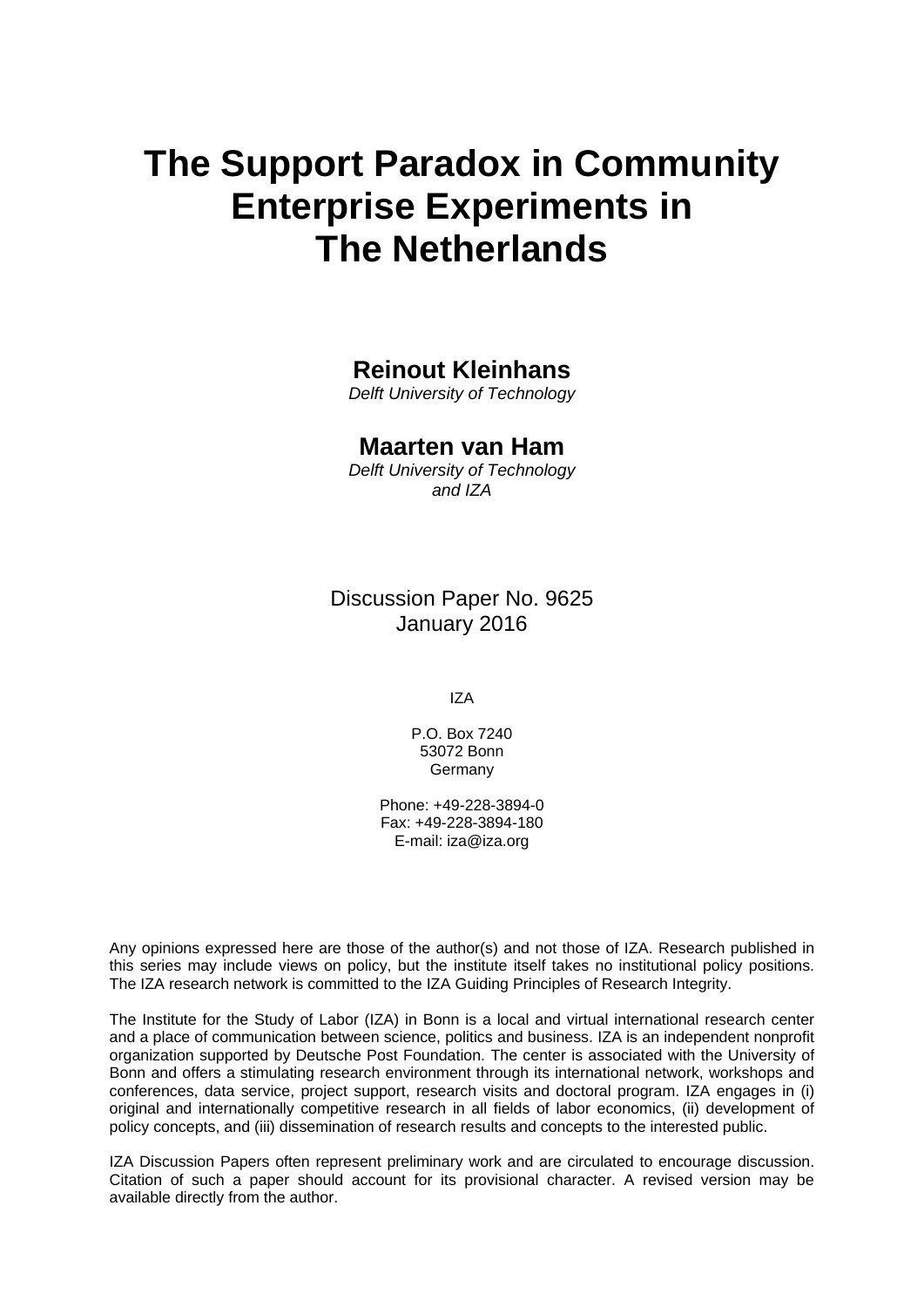IZA Discussion Paper No. 9625 January 2016

# **ABSTRACT**

# **The Support Paradox in Community Enterprise Experiments in The Netherlands\***

In many European countries, community entrepreneurship is increasingly considered as a means to initiate small-scale urban regeneration. However, residents in deprived communities are often viewed to lack key entrepreneurial attributes and skills. This paper reports a unique experiment in the Netherlands with nascent community enterprises which received start-up support from a private foundation. This paper investigates how active citizens perceive the benefits and drawbacks of this support. In depth analysis of transcriptions of repeated semi-structured interviews (panel design with the same respondents) with representatives of established community enterprises and resident groups were analysed. While we find positive feedback on provided support, our research provides strong evidence for a 'support paradox': the support that was intended to overcome a number of entry barriers and difficulties on the road to community entrepreneurship has in fact significantly hampered progress among several of the studied CEs.

JEL Classification: D71, L26, L31, O35, R23

Keywords: community enterprises, community entrepreneurship, active citizenship, support, urban regeneration, self-organisation, The Netherlands

Corresponding author:

 $\overline{a}$ 

Reinout Kleinhans OTB - Research for the Built Environment Faculty of Architecture and the Built Environment Delft University of Technology PO Box 5030 2600 GA Delft The Netherlands E-mail: r.j.kleinhans@tudelft.nl

<sup>\*</sup> The study reported in this paper has received a subsidy from the Ministry of the Interior and Kingdom relations (File no. VP 7284) and LSA (the National Association of Active Residents). Our special thanks go to Wenda Doff and Arie Romein who conducted the interviews and site visits for this project. We are also indebted to Raymond Lunes and Floor Langendijk (Ministry of the Interior) as well as Henk Cornelissen, Ties de Ruijter and Marieke Boeije (LSA) for their constructive comments during the research project and completion of the final report. We are also thankful to all CE representatives and local professionals who happily co-operated multiple times with the interviews.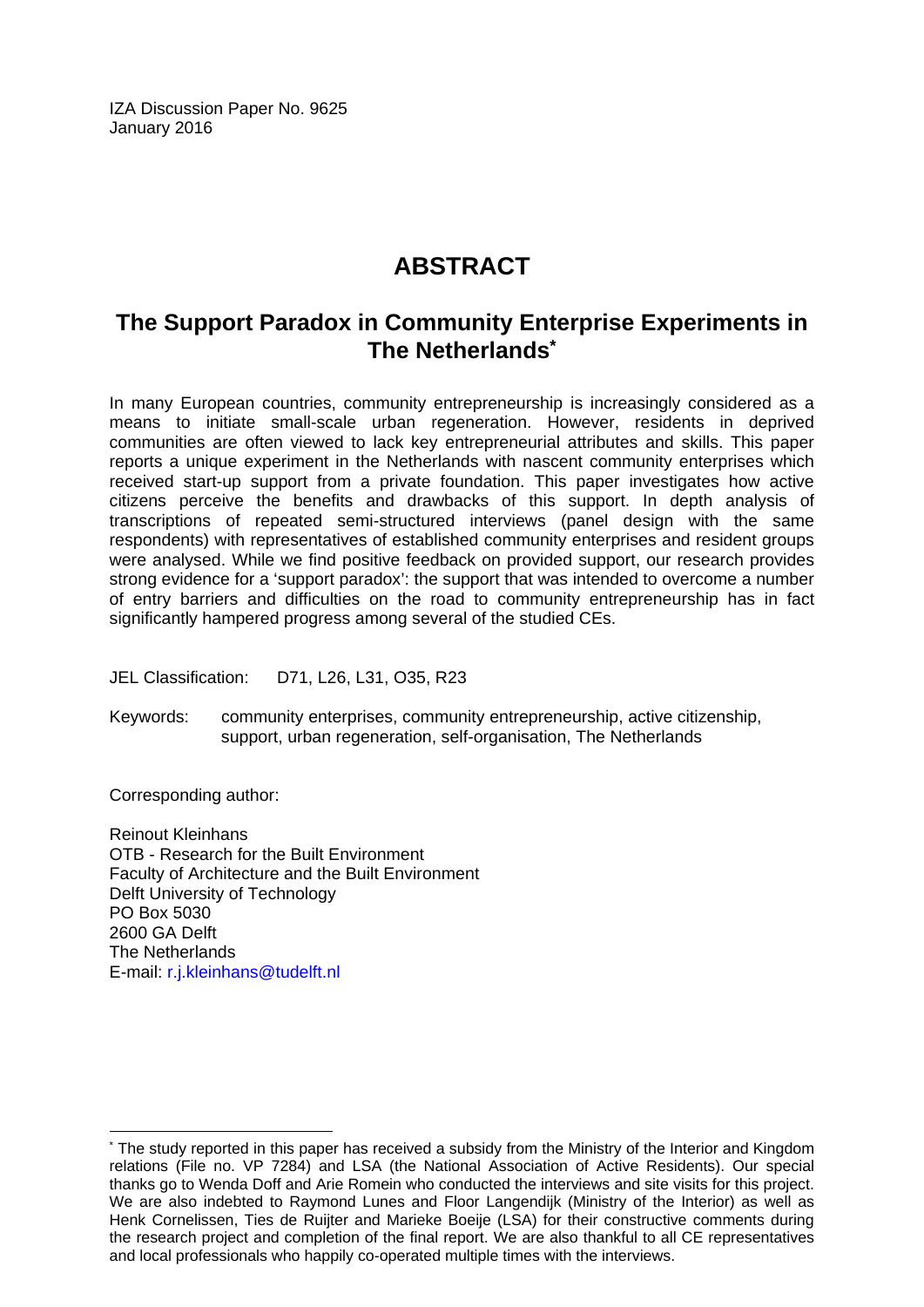#### **1. Introduction**

Entrepreneurship is commonly believed to improve the economic strength and innovation of countries and cities, but also of neighbourhoods and local communities (e.g. Baumol *et al.*, 2007; Shane, 2009; Mason *et al.*, 2015). However, the relationship between community and entrepreneurship is a relatively neglected topic in the literature, partly because of the emphasis on individual entrepreneurs (Lyons *et al*., 2012; Ratten *et al*., 2012; Fortunato and Alter, 2015). Ronald Coase, the winner of the 1991 Nobel Prize for economy, has labelled the relation between entrepreneurship and community as the next true frontier for entrepreneurship research (Coase and Wang, 2011, cited in Lyons *et al*. 2012, p. 19).

 In this context, the rise of various forms of community-based entrepreneurship across Europe is both interesting and relevant. Due to the economic crisis, many countries have been implementing austerity measures and cuts in public policy, alongside longer trends of welfare retrenchment. To compensate for austerity regimes and welfare retrenchment, governments are putting more emphasis on active citizenship. Citizens are expected to take responsibility and organise themselves to fill in gaps left by government spending cuts in health care, education, employment and neighbourhood governance (Wells, 2011; Newman and Tonkens, 2011; Bailey and Pill, 2015). Resident-organised, community-based entrepreneurial activities are increasingly seen as solutions for deficiencies in public services and neighbourhood regeneration efforts (Bailey, 2012). Community enterprises often arise "from a perception that there are serious deficiencies in a particular area which need to be addressed and where the perception is that other agencies are unlikely to provide solutions. These deficiencies may be defined in social, economic and demographic terms as degrees of deprivation, poor health, inadequate housing or a lack of community facilities. These perceptions motivate individuals and groups to combine together to set up an organisation which can begin to provide solutions" (Bailey, 2012, p. 26, see also Peredo and Chrisman, 2006; Somerville and McElwee, 2011).

 However, a major concern is that especially those citizens most in need, in the most deprived neighbourhoods, have the least capacity to solve problems in own their communities (Kisby, 2010; Painter *et al*., 2011). On the one hand, stimulating entrepreneurship in deprived neighbourhoods is seen as a crucial element in strengthening economic development through the creation of jobs and increased labour productivity, as well as increasing social inclusion (Blackburn and Ram, 2006; Welter *et al.*, 2008; Lyons, 2015). On the other hand, residents in deprived communities are often viewed to lack key entrepreneurial attributes and skills (Williams and Huggins, 2013, p. 168, see also OECD, 2003). This 'vacuum' between citizens and governments is the starting point of policies "to help citizens to help themselves" across European countries. Although the literature on community enterprises is relatively small, studies have reported on initiatives in the UK (e.g. Bailey, 2012; Williams and Huggins, 2013), Germany (Welter *et al.*, 2008; Zimmer and Bräuer, 2014), Norway (Bjørnå and Aarsæther, 2010), Sweden (Lundqvist and Middleton, 2010; Sundin, 2011), and the USA (Varady et al., 2015).

 This paper contributes to the scientific and policy discussion on supporting community entrepreneurship in (mostly) deprived neighbourhoods by providing an account of the paradoxical effects of a national community enterprise project in the Netherlands. While Dutch examples of community enterprise are not necessarily restricted to deprived neighbourhoods, it is this particular spatial and social context which generates the strongest interest in the potential of CEs to generate benefits for local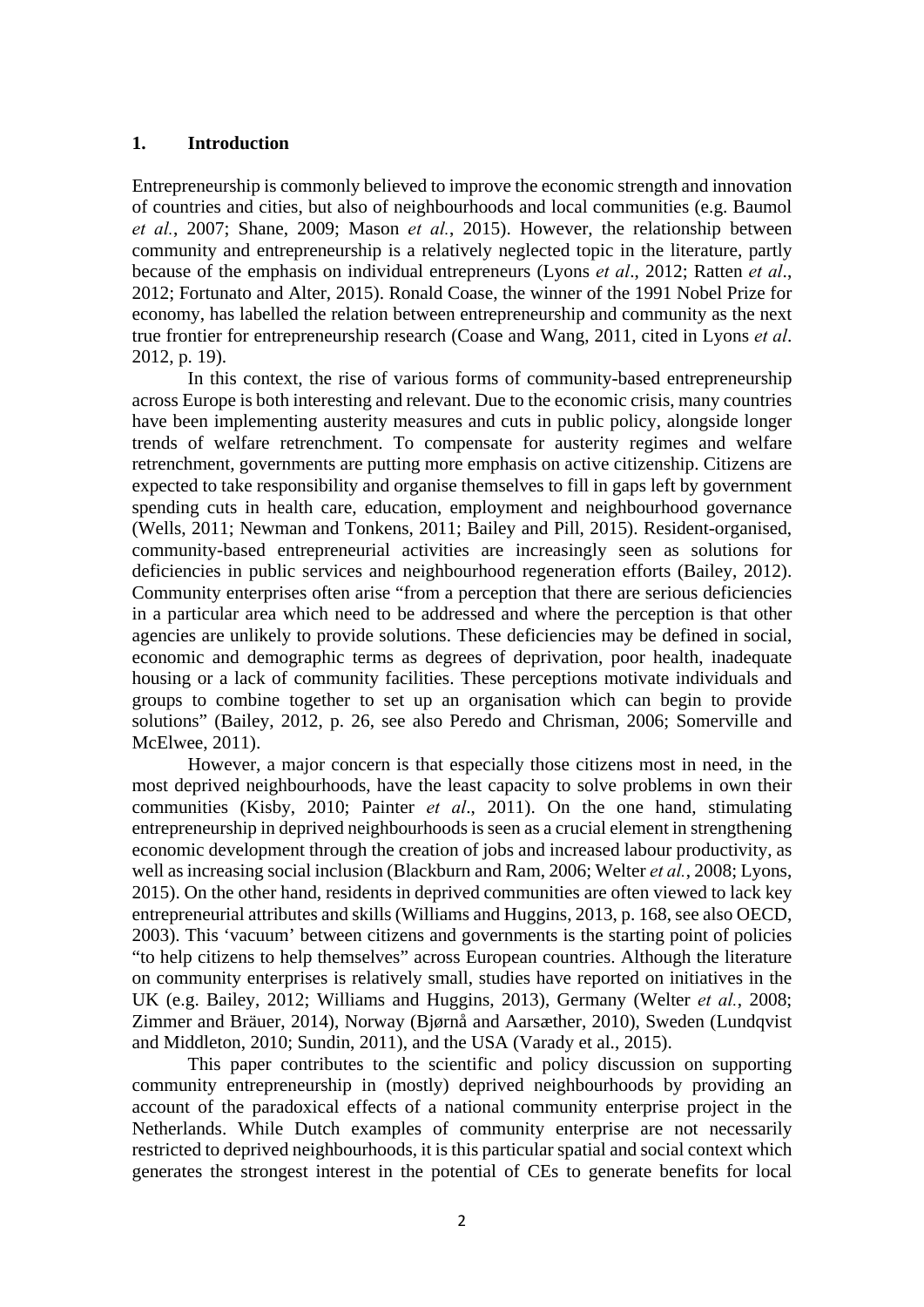communities. The **aim** of the paper is to get more insight in how active citizens perceive the benefits and drawbacks of support provided for their attempts to establish a community enterprise. A particularly interesting feature of this study is that the support for developing entrepreneurship is provided by a private foundation, while the majority of the literature on community entrepreneurship deals with government policies. Our study is unique in that it follows an experiment with nascent community enterprise startups right from the start by using a panel design with repeated semi-structured interviews with the same respondents. This research approach meets the repeated calls in the literature for more in-depth, qualitative and inductive approaches in research related to entrepreneurship (Dana and Dana, 1995; Henry and Foss, 2015), which has hitherto been dominated by quantitative approaches.

 The next section lays the foundation for this study by discussing the relevant literature on community-based entrepreneurship and support policies. The following section introduces the support project in more detail, followed by an explanation of our approach, data and analytical strategy. Subsequently, several sections report the main outcomes from the transcript analysis. The final section presents the conclusions.

# **2. Supporting Community Entrepreneurship**

# *2.1 The nature of community enterprises*

In the Introduction, we explained how active citizenship is framed as a viable alternative to state-based welfare provision which is reduced by austerity regimes and welfare retrenchment. Of particular interest in the current scientific, societal and policy context are entrepreneurial forms of active citizenship, such as social enterprises, which reflect the permeation of neoliberal values into civil society (Dart, 2004). Community Enterprises (CEs), like social enterprises (SEs), have a strong commercial ethos and generate a substantial part of their revenue through trading, relying upon 'enterprise' rather than government subsidy to finance their social objectives (Tracey *et al.*, 2005, p. 335). There are also differences between CEs and SEs. First, CEs define their social purpose in relation to a defined population or sub-group living in a spatially defined area (Bailey, 2012, p. 4; Pierre *et al*., 2014, p. 253), whereas SEs are not by definition tied to a specific area. Second, unlike many SEs, CEs are built on strong local linkages and also have democratic structures which enable involvement of organisational members in the governance of the enterprise (Pearce, 2003; Tracey *et al.*, 2005, p. 335).

 Compared to the literature on SEs, the volume of work on CEs is still relatively limited, and so is the number of definitions. Based on the work of Pearce (2003), Peredo and Chrisman (2006), Teasdale (2010), Somerville and McElwee (2011), Bailey (2012), Pierre *et al*. (2015) and Healey (2015), CEs are here defined as businesses which are:

- established by people living and/or working in a (spatially) defined community,
- independent, not-for-private-profit organisations, which are owned and/or managed by community members,
- locally accountable and highly committed to delivering long-term benefits to local people, by providing specific goods or services,
- seeking to generate a surplus through, at least in part, engaging in trade in the marketplace, and reinvest the surplus in the business or community,
- bearing economic risks related to their activity, and are very committed to involving local people and other partners in their activities.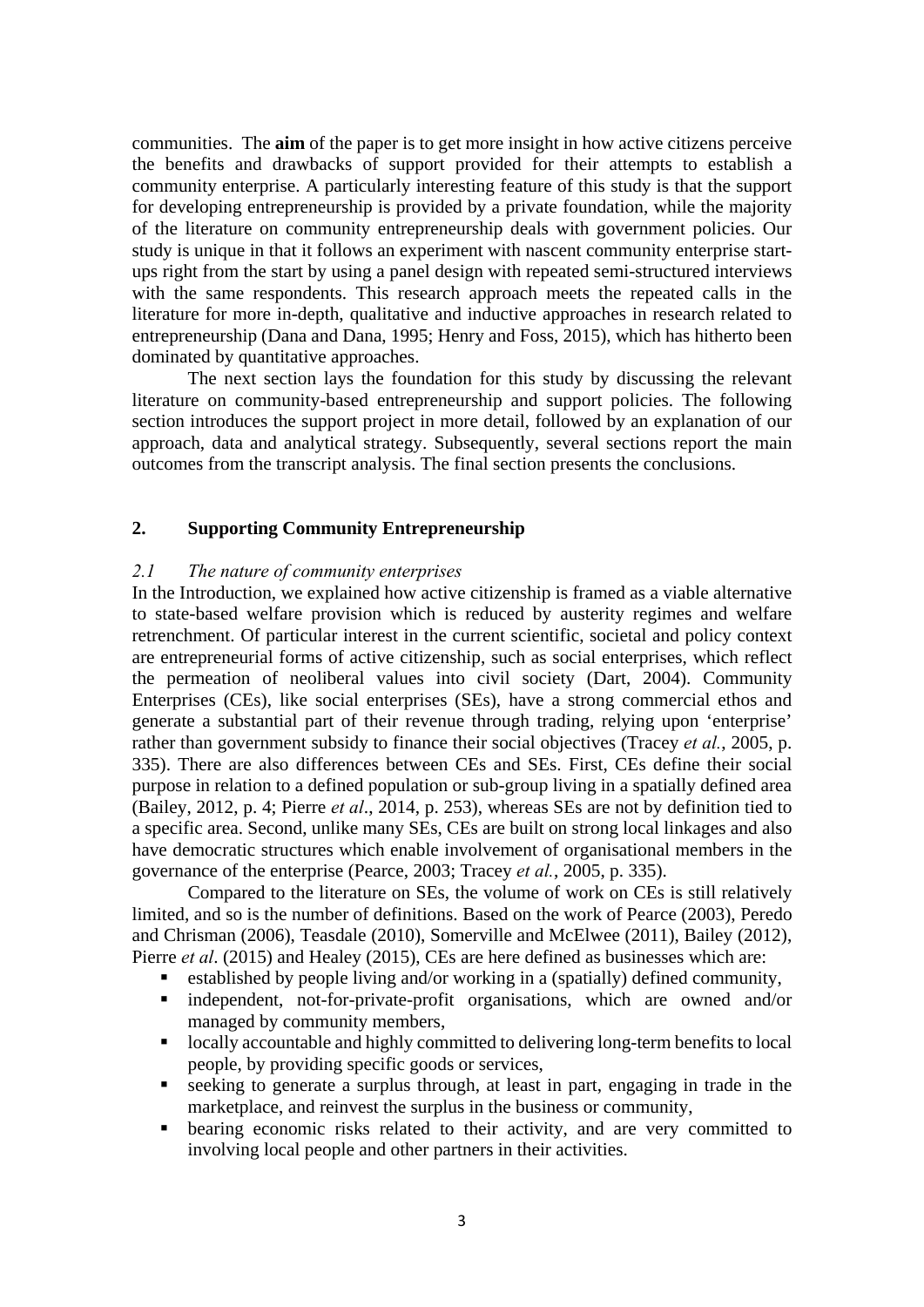The goods or services delivered by CEs may vary from a range of community facilities (shops, pubs, recreational or health facilities), community centres and community development to affordable housing, property management and consultancy services. CEs need to acquire funding in various forms (subsidies, loans) to start up their activities, not just the ones that contribute to their objectives, but also those that cover operational costs. Key to the functioning of CEs is that they acquire assets, i.e. buildings, land or other sources from which they can draw capital. In entrepreneurial terms, community enterprises are looking for niche markets without a potential to attract fully commercial entrepreneurs. Many CEs arise in (former) urban regeneration target areas, where regeneration programs have come to a stop, creating both challenges and opportunities for CEs (Carpenter, 2013; Varady *et al*., 2015).

 Despite the scientific and societal relevance of CEs, there is surprisingly little empirical research on community-based entrepreneurship in Western Europe (Bailey, 2012; Pierre *et al*., 2014; Fortunato and Alter, 2015). Bailey (2012) analysed five case studies in multiple localities while others focus on one specific CE case study (e.g. Teasdale, 2010; Smith, 2012; Van Meerkerk *et al.*, 2013; Healey, 2015). The literature shows that CEs usually forge alliances with various stakeholders, including (local) governments. Over time, many CEs have transformed from 'subsidy-dependent' resident councils to community-based enterprises. In this vein, Selsky and Smith (1994) have described community entrepreneurship as a type of leadership that is appropriate for practicing social change. They assert that "community-based social change settings are highly dynamic and complex. They are characterized by diverse interests, temporary and fluid alliances, and fast-paced and equivocal events that confound traditional leadership concepts" (Selsky and Smith, 1994, p. 277). Thus, "community entrepreneurs play their most critical role in developing the collective capacities of organisations sharing interests in one or more community issues" (ibid., p. 278).

 With reference Bourdieu (1986), Somerville and McElwee (2011, p. 323) argue that CE can be understood in terms of capital that is simultaneously economic, social and cultural, by creating wealth, developing community and transforming local culture. A "primary strength of community enterprise is that it can harness social capital in local communities and use it to achieve positive outcomes through mobilizing volunteers, board members and paid staff" (Bailey, 2012, p. 30). CEs never work in isolation but usually co-operate with local actors, building relationships with other organisations are crucial to CEs (see e.g. Smith, 2012; Healey, 2015). According to Fortunato and Alter (2015, p. 450), "the field of entrepreneurship continues to witness a deep transition from thinking about entrepreneurship as an individualistic effort, supported by community actors – toward one that sees entrepreneurship as a socially embedded, community-wide effort where many actors can contribute".

#### *2.2 Supporting community entrepreneurship in deprived neighbourhoods*

Many European countries have witnessed decades of urban regeneration policies, which have not been altogether successful in economic terms. In an attempt to boost the economic regeneration of deprived urban areas, policy makers turned to approaches for fostering entrepreneurship specifically at local levels (OECD 2003). Harnessing entrepreneurship in such areas is considered a key element in enhancing economic development through job creation and increased productivity, as well as ensuring heightened social inclusion (Williams and Huggins, 2013, p. 166; see also Blackburn and Ram, 2006; Lyons, 2015). The nature of support policies for deprived areas varies, depending on the national and local context and governance structures.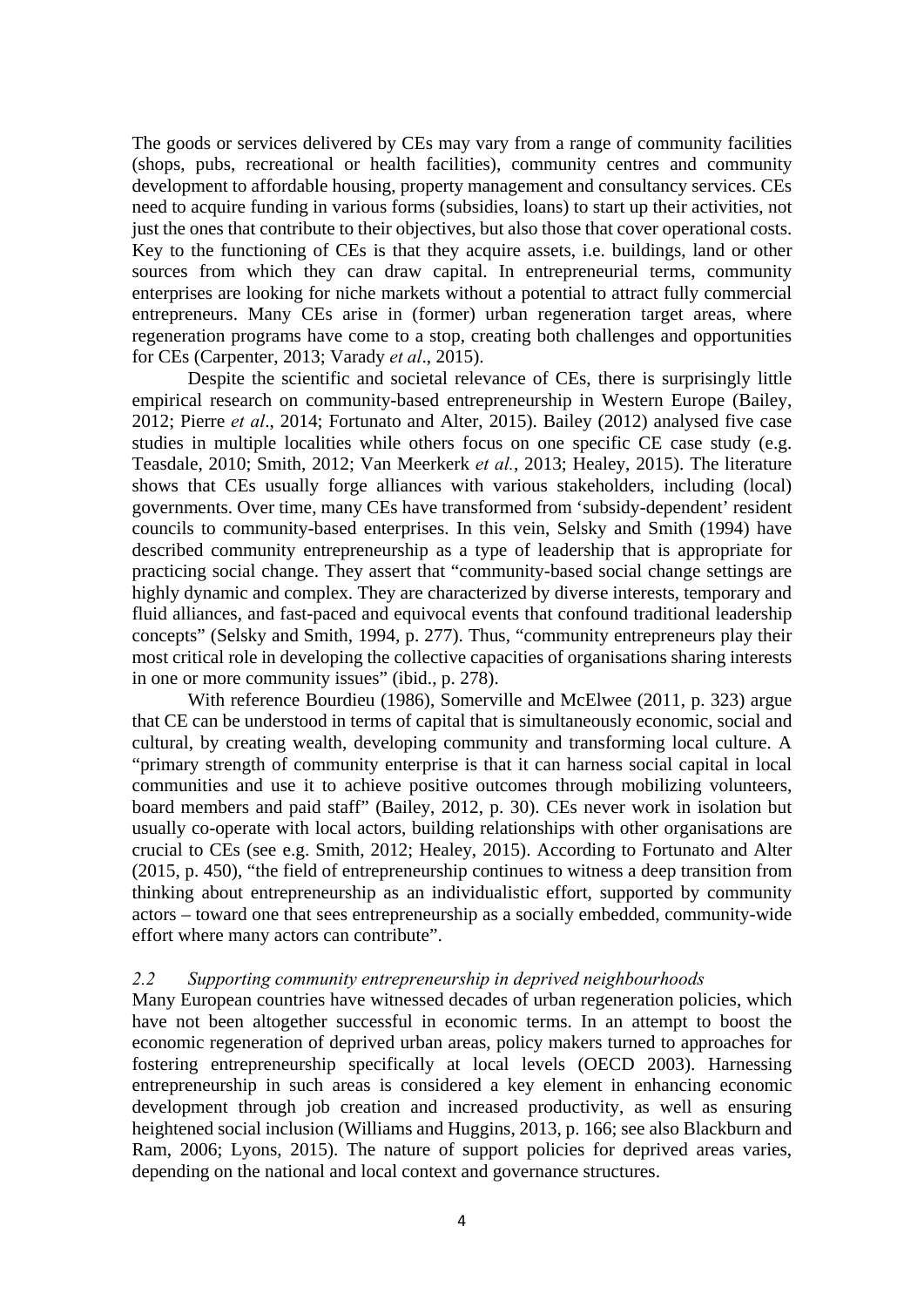However, such support approaches have been criticised for various reasons. The first reason is a risk of overestimating the positive impacts of start-ups in deprived neighbourhoods once they have received support to establish themselves. According to Shane (2009, p. 141), "policy makers believe a dangerous myth" in thinking that startups are "a magic bullet" that will transform depressed areas and "conduct all sorts of other economic wizardry". Blackburn and Ram (2006, p. 85) claim that "the policy 'fad' of uncritically advocating that entrepreneurship is a key route for improving individual and societal economic development" should be avoided.

A second and related reason for critique concerns the question whether you can "make" entrepreneurs. Within deprived communities, residents are often viewed to be lacking in key entrepreneurial attributes and skills (OECD, 2003; Welter *et al.*, 2008; Williams and Huggins, 2013). This is part of a larger concern that especially those citizens most in need, in the most deprived neighbourhoods, have the least capacity to solve problems in own their communities, and therefore still need support. However, "policy interventions in deprived urban neighbourhoods need to consider that providing incentives to individuals who do not necessarily have the skills, knowledge or capacity to succeed as an entrepreneur may result in low-quality entrepreneurship being fostered" (Williams and Williams, 2012, p. 666; see also Greene *et al.*, 2007; Welter *et al.*, 2008). According to Shane (2009, p. 143), "not the best entrepreneurs" are the most likely to respond to policy incentives. Compared to people with paid jobs, unemployed people will be more likely to respond because they "have less to lose by becoming entrepreneurs". Additionally, "unsubsidized and/or unsupported traders may be pushed out, resulting in little or no impact on the local economy" (Williams and Huggins, 2013, p. 175). For this reason, Shane asserts that "policy makers need to 'stop spreading the peanut butter so thin' […] and concentrate time and money on extraordinary entrepreneurs, and worry less about the typical ones" (ibid., p. 146).

A third reason is a lack of understanding regarding the role of community in shaping entrepreneurship and providing for entrepreneurs' needs, and therefore lack of proper community-oriented support strategies. Much of the literature focuses on what makes individual firms successful, rather than what makes communities successful (Fortunato and Alter, 2015). Dana and Dana (2005) reviewed research that places entrepreneurship in the context of its environment, showing that entrepreneurship is culture-bound and that policy on entrepreneurship should therefore be culture-specific. Because communities consist of social networks, shared identities, norms, values and common practices, they have their own local cultures. Cultures of entrepreneurship vary across population groups and spatial areas (Williams, 2007). Hence, "if economic and community development policies use traditional business strategies to support entrepreneurs and entrepreneurial development while ignoring culture, that strategy will likely fail or at best achieve sub-optimal performance" (Fortunato and Alter, 2015, p. 448). Others have found limited use of formal enterprise support services, which may be the result of negative perceptions regarding whom it is for, availability and bureaucracy (Williams and Huggins, 2013, p. 175). Ultimately, the result of well-intended support may be a condition of *disentrepreneurship*. Disentrepreneurship refers to a situation in which "a community creates, either systematically or by accident, an environment unsuitable for establishment or sustainability of existing entrepreneurial activities. It may do this through public policy initiatives that penalize or prohibit entrepreneurial activities, by promoting cultural values and norms that discourage entrepreneurship, or by failing to create the required legal, institutional and structural environment necessary for entrepreneurship to become established" (Honig and Dana, 2008, p. 11).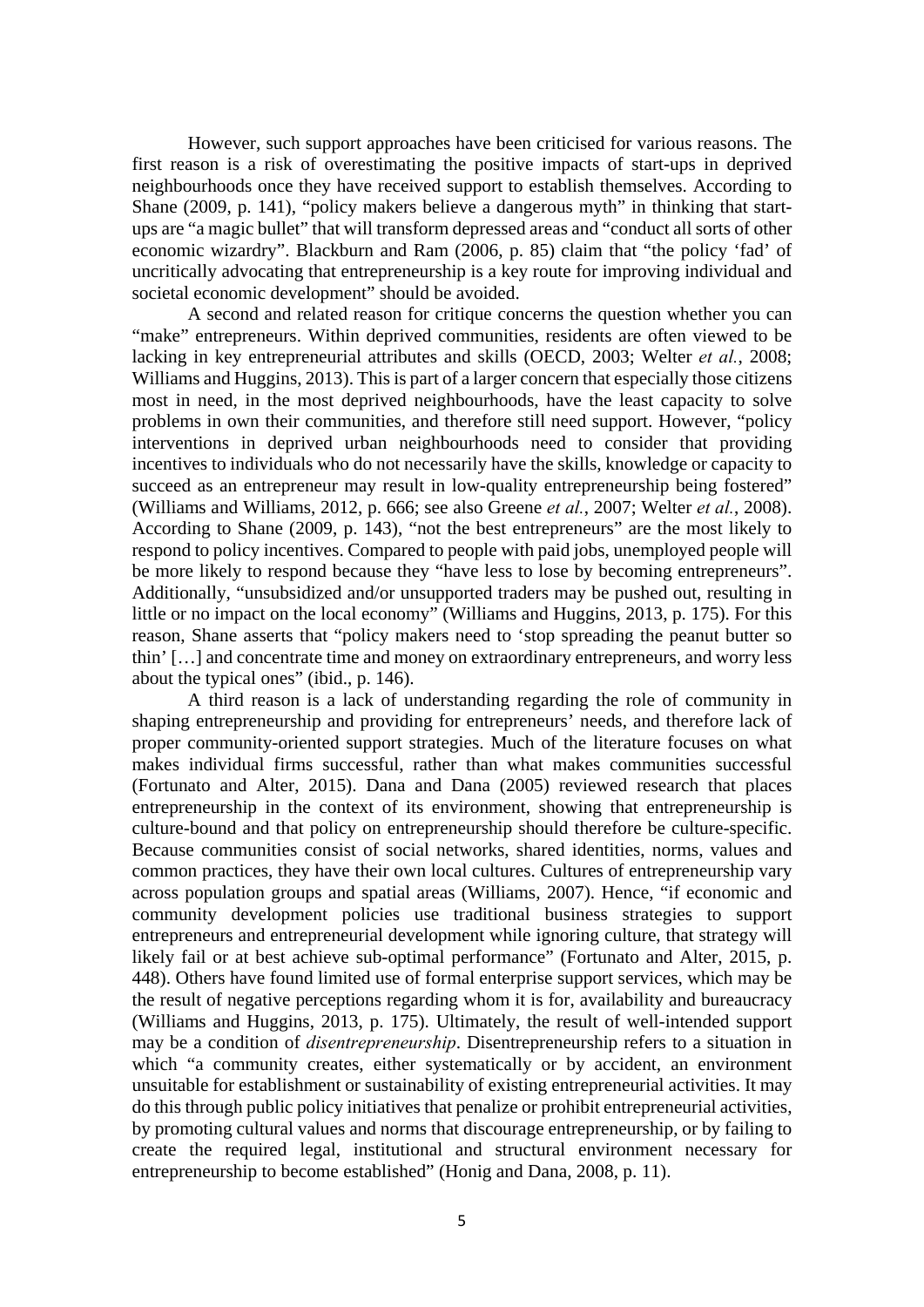A fourth reason for criticising support policies for (community) entrepreneurship is a simplistic perspective on motivations of entrepreneurs. As mentioned earlier, the *communis opinio* among policymakers is that entrepreneurship may provide avenues out of economic adversity and poverty, implying that entrepreneurship is born straight out of necessity. However, "situations of adversity can provide opportunities for individuals to respond in an entrepreneurial fashion, for example by starting a business to cater for local needs" (Blackburn and Ram, 2006, p. 77, see also Peredo and Chrisman, 2006; Bailey, 2012). Already in 1995, Dana distinguished three general types of (potential) entrepreneurs. A first type may be 'opportunity seekers', who are driven by cultural values such as thrift and frugality, while others have psychological characteristics such as a high sense of achievement or aim for social changes in 'the community'. A second type includes residents who lost their regular job and subsequently venture into entrepreneurial activities to increase their income and social status and decrease their 'marginality in society'. A third type are entrepreneurs who identify a market opportunity, either by 'stumbling across' it or by alertness (Dana, 1995, p. 60). In their study of entrepreneurs' motivations in deprived neighbourhoods, Williams and Williams (2012, p. 674) found that "the motivations could not be solely classified as 'necessity' or 'opportunity' based. Rather, necessity and opportunity were both co-present, and motivations were influenced by the locality of the entrepreneurs". They conclude that a dichotomy of understanding entrepreneurial motivations in terms of either necessity or opportunity is misleading and simplistic.

In sum, the literature has revealed a number of shortcomings of community entrepreneurship support, which are partly the result of a lack of understanding of the complex relation between entrepreneurship and 'community'.

#### **3. A Support Project for Dutch Community Enterprises**

In this section we will introduce the community enterprise support project that was the focus of our panel study on nascent community enterprises in the Netherlands. The project was initiated and led by the non-profit organisation LSA; the National Association of Active Residents (*Landelijk Samenwerkingsverband Actieve Bewoners*). The LSA is a platform of approximately 70 residents from different associations spread over the Netherlands. It is a small private non-governmental organisation, consisting of a general director, project managers and support staff, which receives a large part of its funding through the Dutch Ministry of the Interior. Since its inception, LSA has looked for ways to strengthen the voice of residents in neighbourhood (regeneration) policies and to stimulate bottom-up initiatives of single residents or groups to improve the quality of life in their communities (see http://www.lsabewoners.nl/en/).

Inspired by British community enterprises and the role of Locality (a sister organisation of LSA in the UK) in supporting such initiatives, the LSA took the initiative to start experimenting with community-based entrepreneurship in the Netherlands. LSA gained political and financial support from the Dutch government,  $\epsilon$ 2 million from the Dutch Lottery Fund (*Nationale Postcode Loterij*) and money from the Fund Working on Housing (*Fonds Werken aan Wonen*) (LSA, 2011, 2015). In July 2012, the Project Community Enterprises (*Project Bewonersbedrijven*) officially kicked off with a number of residents groups which expressed a willingness to work towards fitting the principles below. The basic idea behind the experiment was to explore whether and how the British *concept* of CEs can be transferred to the Dutch context while being aware of the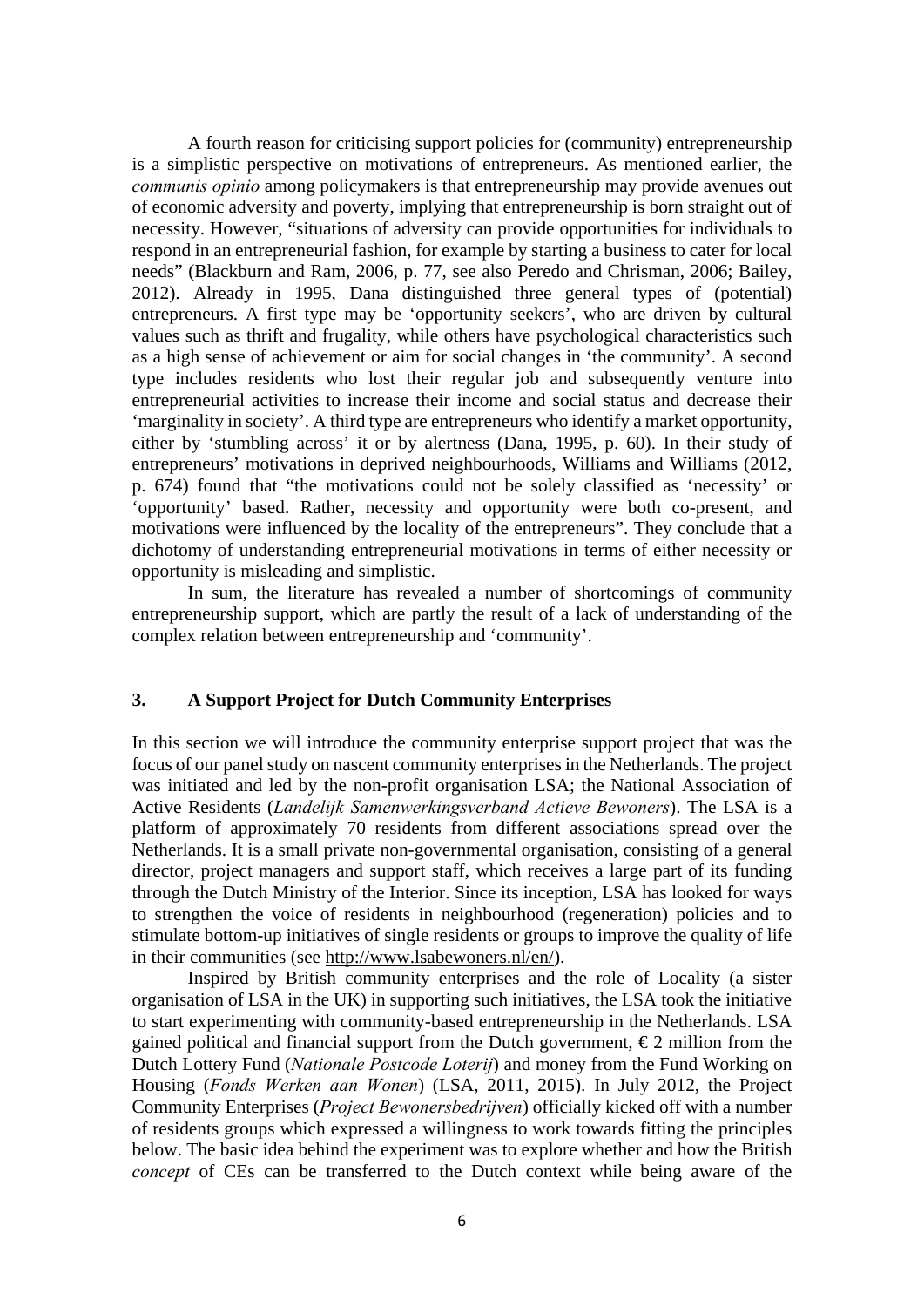difficulties of transferring *practices* between the highly different British and Dutch contexts. To guide the experiment, the LSA (2011) has formulated four principles around which Dutch CEs should revolve:

- 1. CEs work on economic, physical and social development of an area which is recognised by residents as a meaningful unit (i.e. a community).
- 2. CEs are independent, self-sufficient and profits flow back into the own neighbourhood and will not accrue to private persons.
- 3. CEs are initiated by residents, owned by residents and managed by residents.
- 4. CEs are focussed on collaboration with resident associations, local governments, other institutions and (local) business.

A key characteristic of the LSA support project was that nascent CEs could apply for a starting grant (seed money) of a maximum of  $\epsilon$ 200,000 if they submitted a business plan which was subsequently approved by an external evaluation committee with representatives from business, private enterprise and community development work.

 Besides the potential of receiving a starting grant, LSA also offered other types of support in setting up a CE. This support ranged from information meetings and fact sheets, to individual counselling and information brokering on site by LSA counsellors. Fact sheets included, for example, legal information related to establishing a foundation, the legal form for CEs preferred by LSA. To enable knowledge exchange beyond the initiatives themselves, thematic readers were compiled, dealing with issues of writing a business plan, entrepreneurship, collaboration, finance, accounting, management, and public procurement, as well as check lists for creating a vision, internal policies (e.g. on volunteers) and liability.

 Counselling has played a key role in the support efforts of LSA, especially in the planning and starting phase of nascent CEs. LSA started out with a full-time counsellor and a supporting secretary, but shortly after the start of the project this capacity was already insufficient, because the amount of support needed by the start-ups was higher than expected. The main counsellor was replaced by three regionally based external counsellors and one central project manager. Approximately one-and-a-half year in the project, this combination was again replaced by a main counsellor, a project manager for supporting the development of business models and a secretary. In addition, the director of LSA also provided counselling to CEs. Acknowledging the limited staff capacity, the aim of LSA subsequently shifted from providing support to arranging tailored local external support for CEs. As such, the networking function of the LSA has become increasingly important over time, at the expense of providing support by her own staff members (Kleinhans *et al*., 2015).

 An important element of the Dutch CEs that joined the experiment is their organisational structure. Based on British experiences with managing CEs, LSA has developed a basic organisational model for CEs participating in the support project. The model implies that a CE has a resident board which is responsible for the CE's vision and direction, and is responsible and liable for its activities. While the majority of board members should be residents from the target community, external experts can also be recruited. The board employs a main entrepreneur, who can be paid from the starting grant, and who is in charge of management and developing entrepreneurship and activities to generate income. In the context of the aforementioned four principles, this structure is supposed to guarantee CE ownership by residents.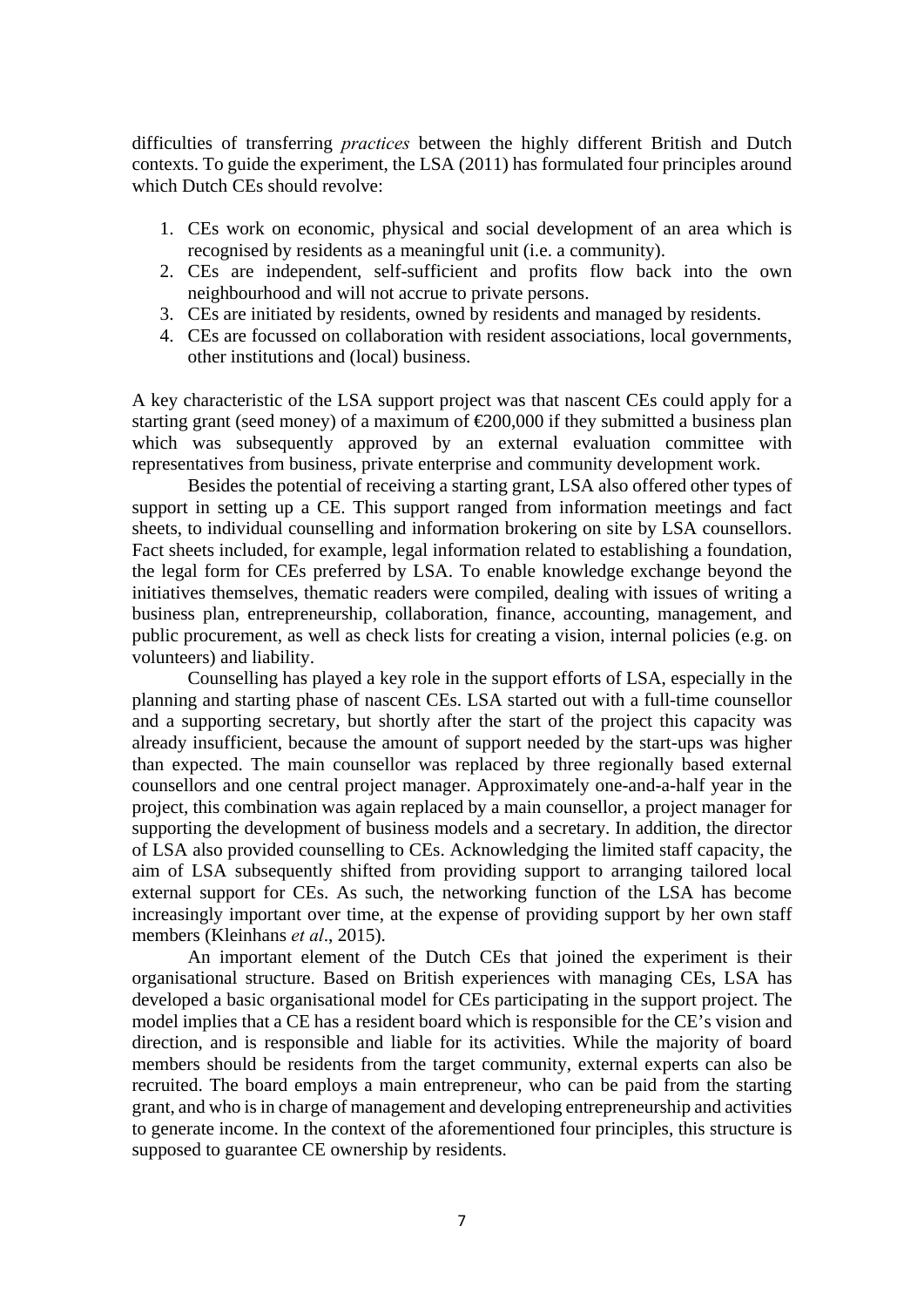A final element of the support project is that LSA has consistently labelled it as a learning process, implying that there is usually no unidirectional flow of coaching and information from LSA to CEs, but that there is continuing development of knowledge and concepts while tackling all problems encountered during the project (LSA, 2015).

 It is important to add a critical note here on the process as described above. Seen from the outside, the process is very top down and regulated, while the underlying objective is to stimulate active citizens in taking matters in their own hands and 'free' them from 'policy reigns', something of which LSA has claimed that it never occurred during the periods of state-led and state supported urban renewal since the 1970s (LSA, 2011). Hence, the paper will investigate how active citizens attempting to establish a community enterprise, perceive the benefits and drawbacks of the LSA support.

#### **4. Approach and Methods**

The data used in this study was collected by a team of university-based researchers led by the authors of this paper, and funded by the Ministry of the Interior and the LSA. The funders took part in the advisory board of the research project, but the researchers were independent and responsible for reporting the outcomes of the study. The researchers conducted a panel study of 16 different CE start-ups across the Netherlands and followed them for almost three years (July 2012-February 2015). The study group of initiatives is not a random sample, but consists of self-selected groups of residents which matched the LSA principles for the experiment. We make no claims about similar initiatives outside the experiment, or the representativeness of the case studies for other initiatives.

Considering that we are dealing with a relatively new, highly context-embedded phenomenon in the Netherlands and an exploratory search lead by a 'how' question (see Yin, 2012), we have chosen to adopt a case study approach. There are too many variables at stake to apply a more (quantitative) research design. Henry and Foss (2015, p. 403) have argued that the case method has not been used frequently in entrepreneurship research to date because it is not yet fully accepted as a legitimate research approach. They have demonstrated the merits and added value of the case study approach, dismissing criticisms in relation to reliability, generalizability and theory building capacity as "both disproportionate and out-dated" (ibid.). According to Dana and Dana (2005), inductive designs of qualitative research are more appropriate for new theories and understanding (community) entrepreneurs' dynamic interactions with their environment than hypothetico-deductive (quantitative) methodologies.

Of the 16 nascent CEs which we followed, 10 are relevant for the purpose of this paper, because they went through all stages of the LSA support, including the submission of a business plan for a starting grant. The study was divided in two phases. In phase 1, we included all case studies and monitored their progress in their preparatory efforts. At the end of phase 2, we made a selection of initiatives that had made significant progress towards starting a CE. In Phase 2, we further focused our research on this selection of nascent CEs. During this phase, two new cases were added to the selection because of their quick progress.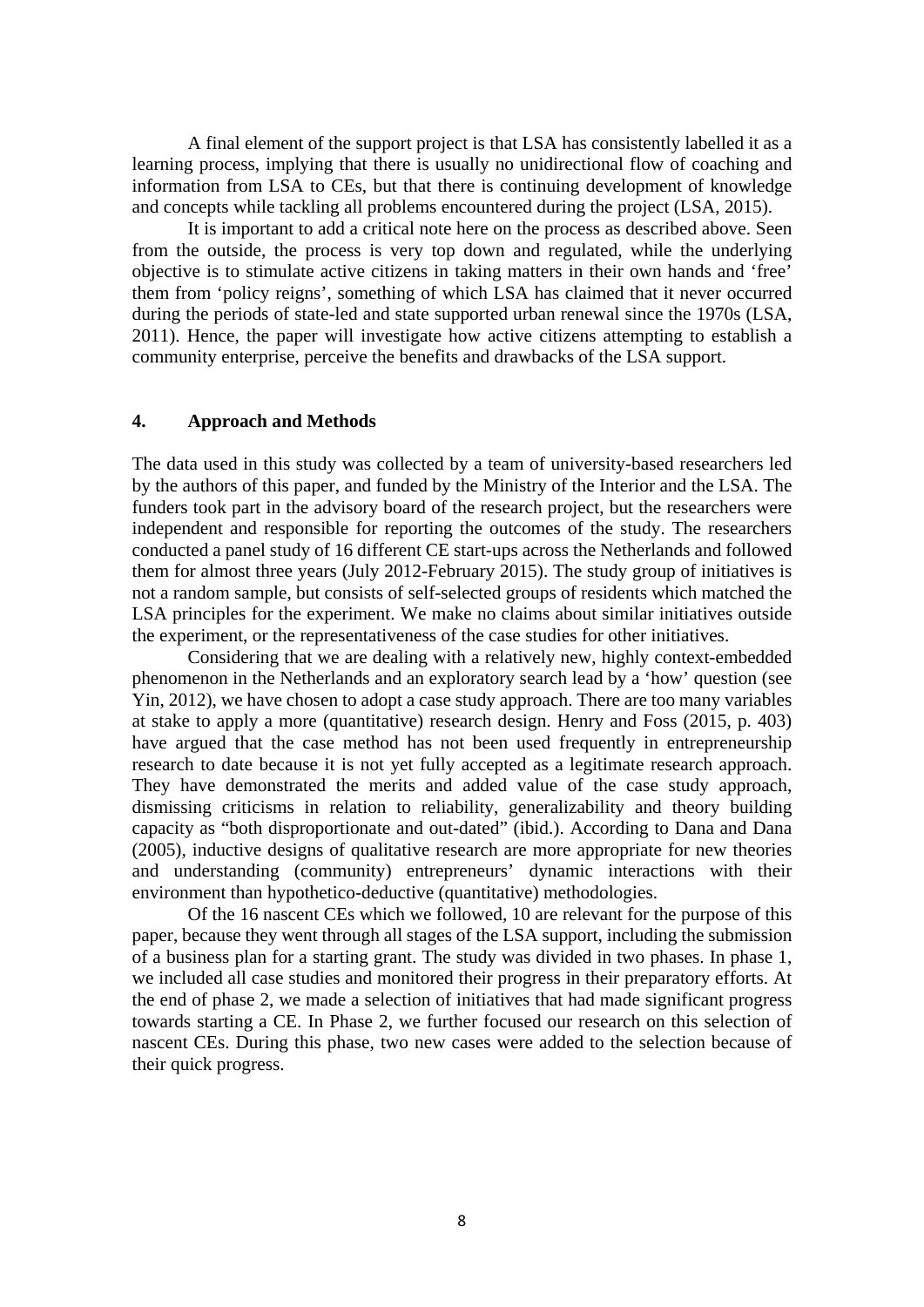| <b>City</b> | <b>Name of the CE</b>                            | <b>Assets and main component of</b><br>the business model                    | <b>Interviewed</b><br>stakeholders $(n=21)$      |
|-------------|--------------------------------------------------|------------------------------------------------------------------------------|--------------------------------------------------|
| Amersfoort  | Kruiskamp Onderneemt!                            | Renting out office/work spaces,<br>recreation facilities                     | Two initiators and<br>one board member           |
| Arnhem      | Bewonersbedrijf Malburgen                        | Renting out rooms and office.<br>spaces, cheap restaurant                    | Board chair and the<br>main entrepreneur         |
| Emmen       | BewonersBedrijf Op Eigen<br>Houtje               | Renting out office/work spaces,<br>food and health, recreation<br>facilities | Two initiators and<br>the main entrepre-<br>neur |
| Haarlem     | 't Badhuis                                       | Renting out recreation spaces<br>and reception rooms                         | Three initiators                                 |
| Hengelo     | Bewonersbedrijf Berflo Es                        | Services, facilities, maintenance<br>of public space                         | One board member<br>and the main<br>entrepreneur |
| Hengelo**   | Bewonersbedrijf 't Geerdink                      | Services, facilities                                                         | Chair of the CE<br>board                         |
| Leeuwarden  | BewonersBedrijf Heechterp-<br>Schieringen (BBHS) | Service provision, maintenance<br>of public spaces                           | One board member<br>and the main<br>entrepreneur |
| Sittard     | Not yet established                              |                                                                              | Two initiators                                   |
| Venray      | Not yet established                              |                                                                              | Two initiators                                   |
| Zaanstad**  | BewonersBedrijven<br>Zaanstad                    | Renting out office spaces,<br>providing care, renovation<br>works            | Initiator                                        |

**Table 1 A brief overview of the case studies** 

\*\* These cases were added in the second stage of the research and have been studied in two rounds instead of four.

Using a panel design, we have conducted repeated interviews (2-4 times in three years), observations and document analysis. The interviews were targeted at the initiators of CEs, board members, the main entrepreneurs in the CEs, and professionals from local governments and housing associations who were closely involved in the initiatives. In most of the cases in Table 1, we have visited the research sites multiple times, which is one of the strategies offered by Guba and Lincoln (1982) to overcome problems related to credibility, transferability, dependability and confirmability of case study research.

 Interviews were conducted at the premises of the respondents, based on a semistructured interview guide that included a range of open-ended questions regarding the aims of nascent CEs, the development of their business plan and activities, their staff composition (paid staff and volunteers), and their opinions on the support provided by the LSA. Interviews lasted between 45 minutes to 2 hours and were recorded and subsequently transcribed verbatim for content analysis. We then conducted a thematic analysis of the transcripts, based on the inductive approach suggested by Miles and Huberman (1994). Their contribution to qualitative research methodology is renowned for its focus on the analysis of case data. They argue that an inductive, iterative approach should be adopted, in which documentary evidence, interview transcripts, supporting notes and other materials need to be read and re-read several times to allow key issues and themes to emerge and be coded. We identified five overarching but related themes of interest in the research context: (1) support and seed money as a *sine qua non*, (2) inadequate support and changing preconditions (3), strict guidance and little room for experimentation, (4) contradictions between project principles and practice, and (5), the need for professionalization of all involved actors. Our analysis of interview transcripts does not imply any claim of 'authenticity' of 'verificational realism' (Crang, 2002), but is able to unearth common and different experiences among the interview respondents.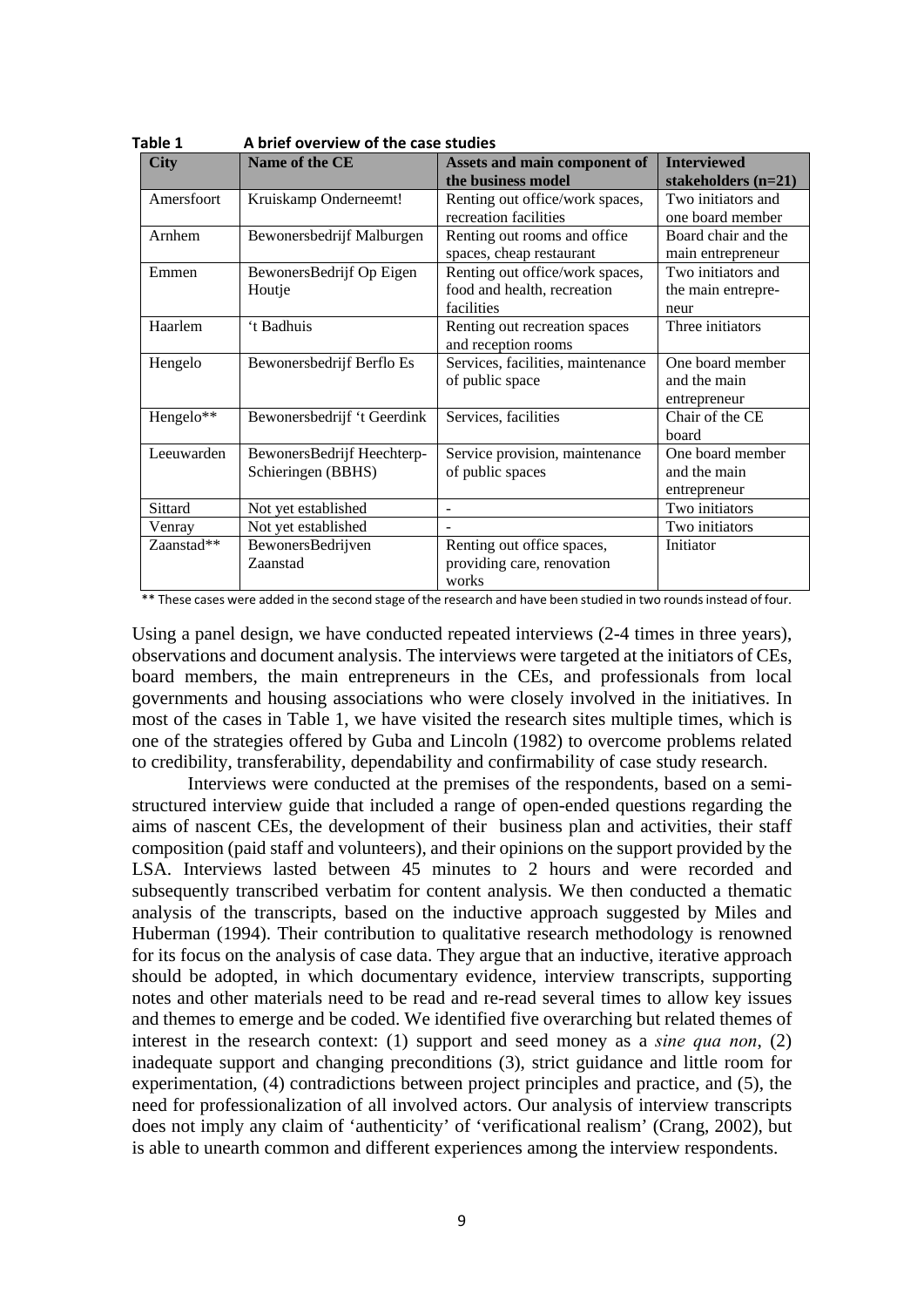Subsequently, we coded text in the interview transcripts which corresponded to these themes and labels in more detail. Third, we analysed connections between the emergent themes. In order to safeguard their anonymity, respondents are denoted by their role in the respective CE only, leaving out references to locations (see Table 1). Counsellors of LSA who have been mentioned by name during the interviews are denoted with a fictitious name. Below, the paper turns to the results of the interviews, which will provide detailed insights in how active citizens perceive the benefits and drawbacks of support provided.

# **5. Results of the Interviews**

# *5.1 Support and seed money as a sine qua non*

As mentioned in section 3, LSA has deployed a range of efforts to support resident groups in the process of starting up their own CE. A key element has been the one-to-one counselling provided by LSA staff to individual CE members. All interviewed respondents acknowledged the fundamental role of both the seed money and setting the right steps towards acquiring this, through counselling:

"Counselling of LSA? That was absolutely necessary. We initially got stuck in ideas. You have several ideas as a community enterprise, you want to do something, but you don't know what the next step should be. And then it was great that Fiona from LSA came along. She said, 'well guys, get a sieve and filter your ideas, and start with the basis." (CE board member)

While one of the four key principles of CEs in the support project is that they should be independent and self-sufficient, this does not apply to the process of starting up the business. Some respondents claimed that the seed money is a necessary precondition:

Interviewer: "To what extent do you feel that LSA is a condition here? Respondent: Yes, it forces you to act. You need the seed money to start the enterprise. And the precondition for the money is a decent business plan. So yes, no plan, no money and everything." (CE initiators)

The fact that the business plan was an indispensable element part of the process of acquiring the seed money from LSA has resulted in a number of problems in the cooperation between LSA and residents groups that were trying to establish their CE. This is an issue that we will analyse in full detail.

# *5.2 Inadequate support and unclear and changing preconditions*

Apart from varying starting up issues, almost all respondents have struggled (or are still struggling) with the business plan. In the process towards submitting the business plan to the external evaluation committee, resident groups have asked for and implemented the advice of LSA counsellors who were not part of this committee (see section 3). In some cases, respondents feel that they have received incorrect advice regarding the structure and content of the business plan, and attribute the rejection by the evaluation committee to this matter: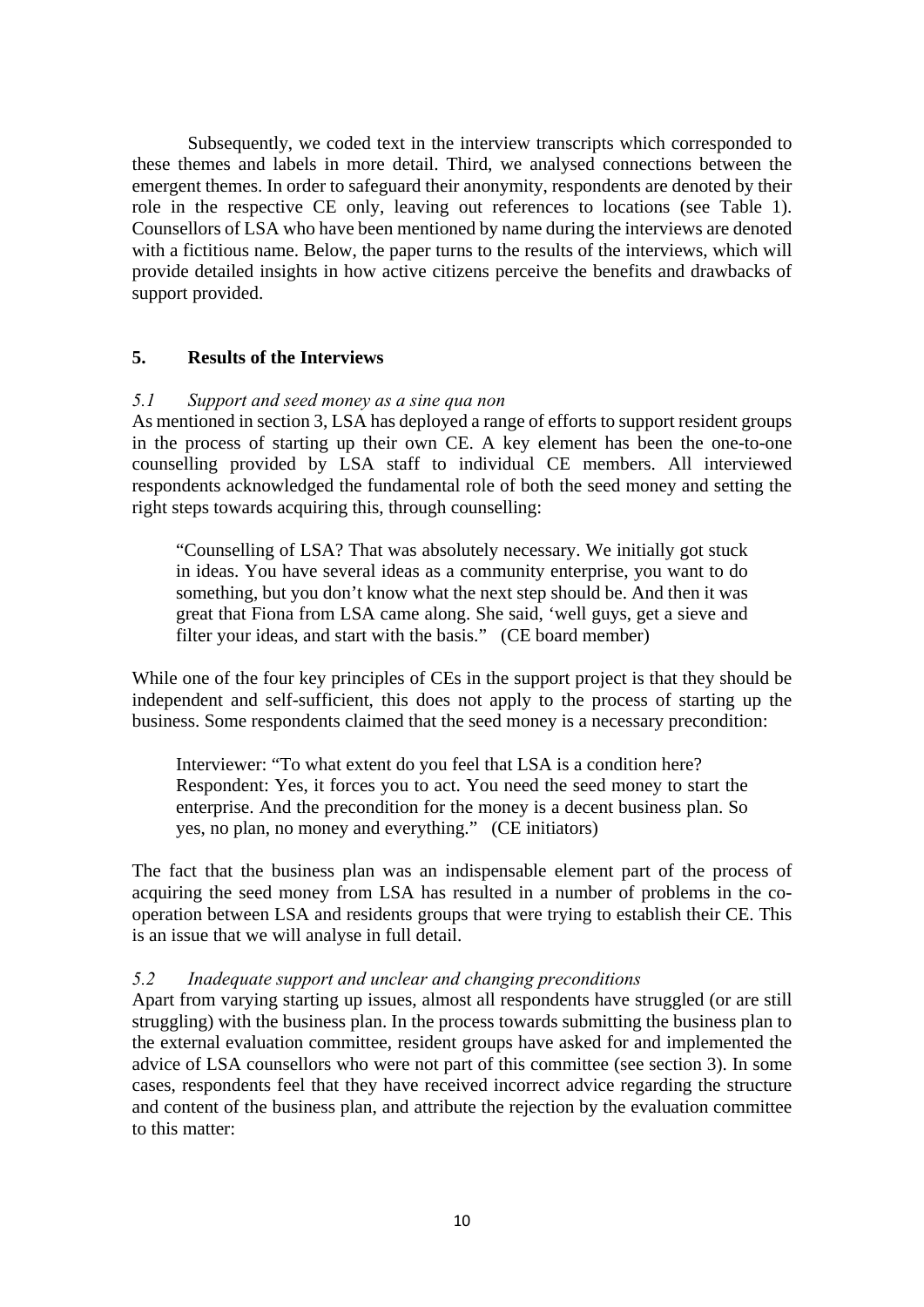"Yes, we were summoned to the external evaluation committee to present our business plan. Our plan has been declared unfit on several points and thus we did not get the seed money. We are working very hard to improve this [...]. The committee, they missed the soul of the story. And that's correct… Based on advice from LSA, we removed several sections from the plan to improve readability. But if I look closely to the comments of the evaluation committee, we exactly removed those points that they missed in the story, but were present in the original version of the plan." (CE initiators)

This experience has not been unique. Several respondents have observed that the criteria for the business plans were not clear in advance and gradually unfolded during the support project and the process of all CEs writing business plans. This has resulted in inconsistent advice, confusion and many required revisions:

"Well, LSA has not always been clear in her expectations, for example on how they wanted to see the business plan and its components. So you need to work that out completely for yourself. And the moment that you submit it, adding ' this is how we feel it should look like', then 'wait a minute…' Interviewer: They say it should look different? Respondent: Yes, it should look like this and this and then you can go home and start revising it again." (CE board member).

Some interviews reflected on the lack of requirements at the outset, explaining that they had expected a consensus between the evaluation committee and LSA staff members, so that criteria could have been agreed upon. But they stumbled across a non-existent consensus, which is clearly worded by one of the respondents:

"And then the LSA sent Janet, who took over from Fiona … We asked her how the business plan should look like and which criteria were applied by the external evaluation committee. But she neither knew that!! She said, 'let's set the bar very high'. Well, that's very strange, you have been part of an experiment for more than a year and you say that we are not doing it right, there are few directions, so why can't this evaluation committee visit us, advise, practice with us, whatever!" (CE board member)

On several occasions, moving back and forth of the draft business plan has created a lot of frustration among CE members:

Interviewer: "Are you being informed of the criteria for the business plan? Respondent: Yes, they tell you what they still miss in it. And then we revise it and send it in, they send it back and ask for revisions again. I think we have revised it roughly 45 times! And then we said 'let's quite this nonsense. We are going to write our own business plan, how we see it here, and that's what we are going to do'." (Chair of the CE board)

# *5.3 Strict guidance and little room for experimentation*

As explained before, LSA has envisioned that CEs in their project should revolve around four main principles that affect CEs' nature and functioning. This has resulted in much criticism from nascent CEs regarding a top-down 'ideal mode' of community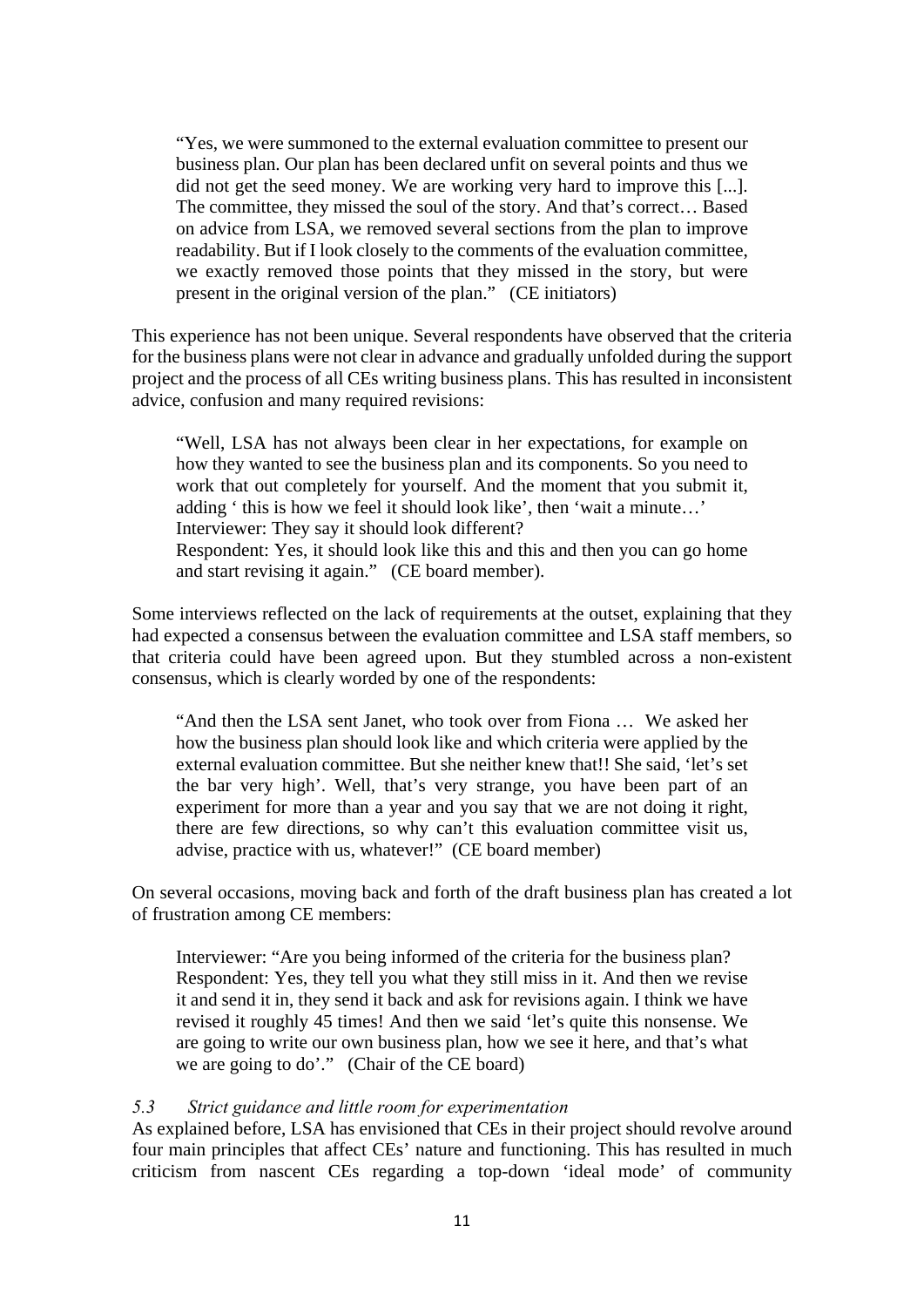entrepreneurship that does not adequately take into account specific local conditions and opportunities. The general sense among many respondents is that the principles do not function as a starting point for experimentation, but as a mould in which all local initiatives should fit, as is eloquently explained by one of the respondents:

"The process is a straitjacket, it's not completely fair. They [LSA] offer a pot of money as bait, which is quite a lot.

Interviewer: Do you mean the seed money?

Respondent: Yes, but you need to comply to their rules. But as I feel it, initiatives that arise in communities are always a bit anarchistic, a bit off the beaten track. And it now feels as if they [LSA] say, 'Oh my goodness, something is happening of the track, let's encapsulate it quickly and then it will go with the flow again'." (CE board member)

Several respondents have reflected upon the label 'experimental' in the LSA project, which does not seem to resound with the actual practice of support, and explained how this has eroded their inspiration and motivation:

"The LSA got a big pot with money to do pilots. Pilots imply openness for experimentation, that things can go wrong. It means that you should not prescribe everything beforehand, but just let it work and see whether or not it flourishes. The process now increasingly looks like a trap […].To what expense? How long can we deal with this until it wipes out our spontaneity?" (CE initiator)

Some respondents have connected the changes in LSA staff during the project with a strict adherence to a theoretical framework in order to sustain the support, but with the downside of prescribing the nature of local CEs, their aims and constituency:

"Yes, we have seen different faces [in LSA] pass along, people with specific expertise who were expected to advise community enterprises, but this has not always run smoothly. We have repeatedly felt annoyed that we were lead on certain tracks, to put it this way, 'are we actually doing the right thing, does it connect to our neighbourhood?' Are we being prescribed too much, as in 'you should do it this way', based on a theoretical thinking about how to establish a community enterprise." (CE board member)

The latter quote touches upon another main theme in the research, which seems to reveal several contractions between the overarching principles of starting CEs in the support project (see section 3) and the unfolding practices of achieving this, both among LSA staff members and individual residents in starting CEs.

# *5.4 Practice contradicts principles*

While the respondents generally agree with the four overarching principles of CEs as formulated by the LSA, some of them feel that their meaning was taken too literally in terms of the provided counselling. This observation especially applies to the second principle (CEs are independent) and the third principle (CEs are initiated by residents, owned by residents and managed by residents). Several respondents question these very principles, by claiming that residents (especially from deprived neighbourhoods) lack the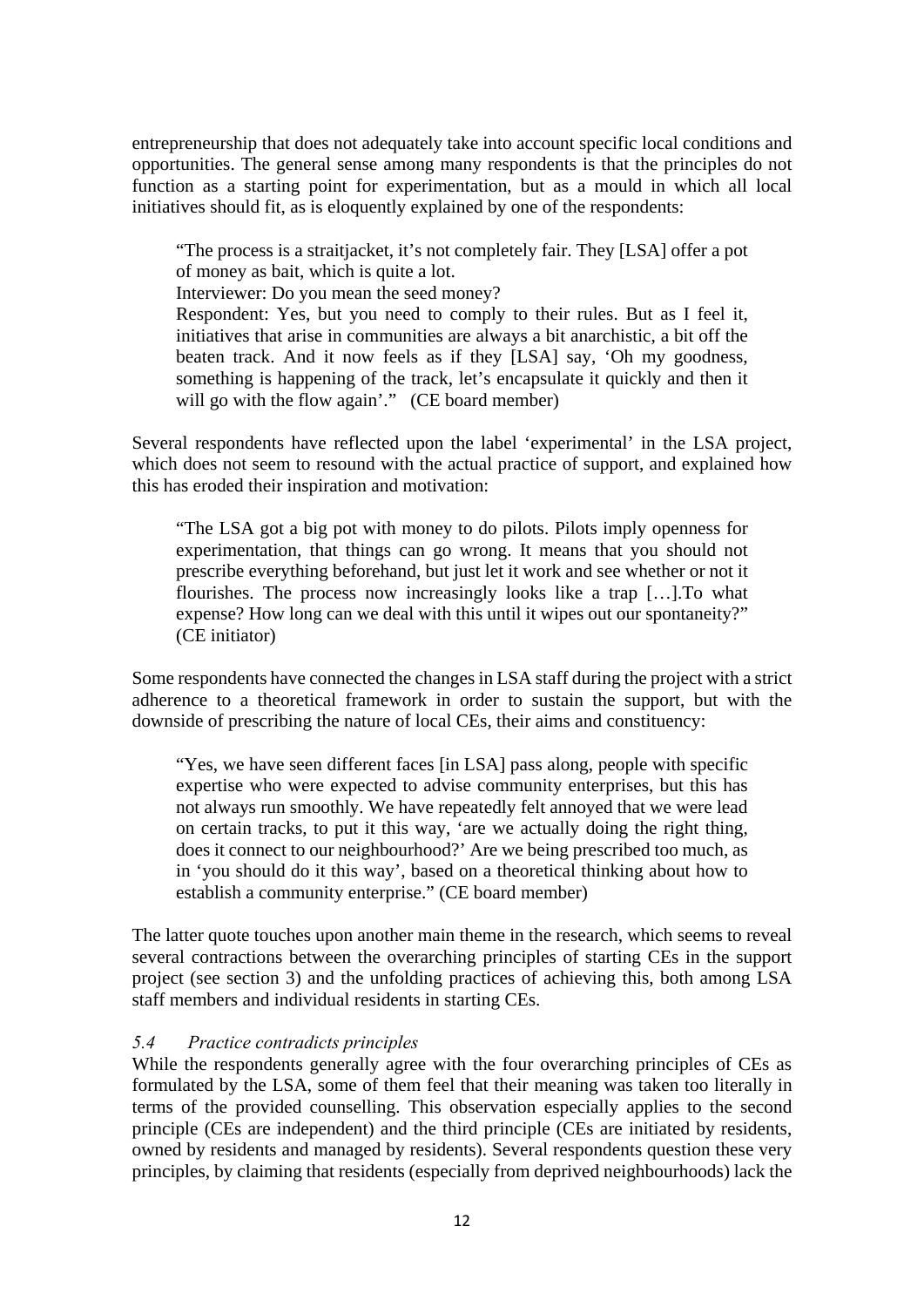knowledge and skills to establish and subsequently manage a CE, and therefore need intensive support and cannot be independent, at least in the starting up phase:

"What happened is that they [LSA] have thought, 'Well, let them just mess around a bit, the business plan should come from themselves, we are not providing a pattern for it. But that is outright nonsense. Interviewer: Why is that? Respondent: People who write a business plan do have expert knowledge, you know, otherwise you will not start up a business. Residents lack that knowledge, they need help." (CE initiators)

Others use the same principles to point out that LSA should exert more trust in the efforts, experimentation and outcomes of nascent CEs instead of trying to mould them all to a single model of community-based entrepreneurship:

"Look, apparently it is difficult to digest, but this is a pilot, an experiment, and an experiment is allowed to fail. Of course you want to set out clear starting points. But if you look at the people who took the initiative, you just know and trust that they will succeed. Please do not make problems, LSA should keep that in mind and stop acting so bureaucratic! Interviewer: Is that what they are doing? Respondent: It is precisely what they blame local authorities and housing

associations for, but they take a very firm line themselves." (Entrepreneur)

One of the interviewees addresses the tension between bottom-up social innovation and the shared perception that LSA has not been very open to new ideas and concepts within the broader idea of community-based entrepreneurship. This particular CE is the only one in our study which specifically and deliberately added social care to their aims and corebusiness, in a relatively new institutional setting of 'social neighbourhood teams'. Within the local social neighbourhood team, this CE has taken a role as subcontractor, but not to the liking of one of the LSA staff members:

"This was a big discussion. Joining a social neighbourhood team, he [LSA staff member] thought it did not it into the concept of community enterprise. But we argued, 'John, listen, this is quite innovative. Please think along with us, we feel that this is the future'. But no, it seems as if LSA has become exactly the type of old-fashioned institutions they are fighting against…. So if you want that neighbourhood residents develop these kind of new things, then you should be open to innovation." (CE initiator)

This brings us to the question whether not only residents, but also LSA staff members are perceived to have sufficient expertise to support the establishment of CEs.

# *5.5 The need for professionalization on both sides*

From the perspective of CE initiators, board members and entrepreneurs, we described a perceived lack of expertise in relation to the business plans, not only among active residents but also among LSA counsellors. Many respondents have acknowledged that the support project, which started in 2012 and continues to date, not only implies a full learning process for nascent CEs but also a learning curve for the main supporting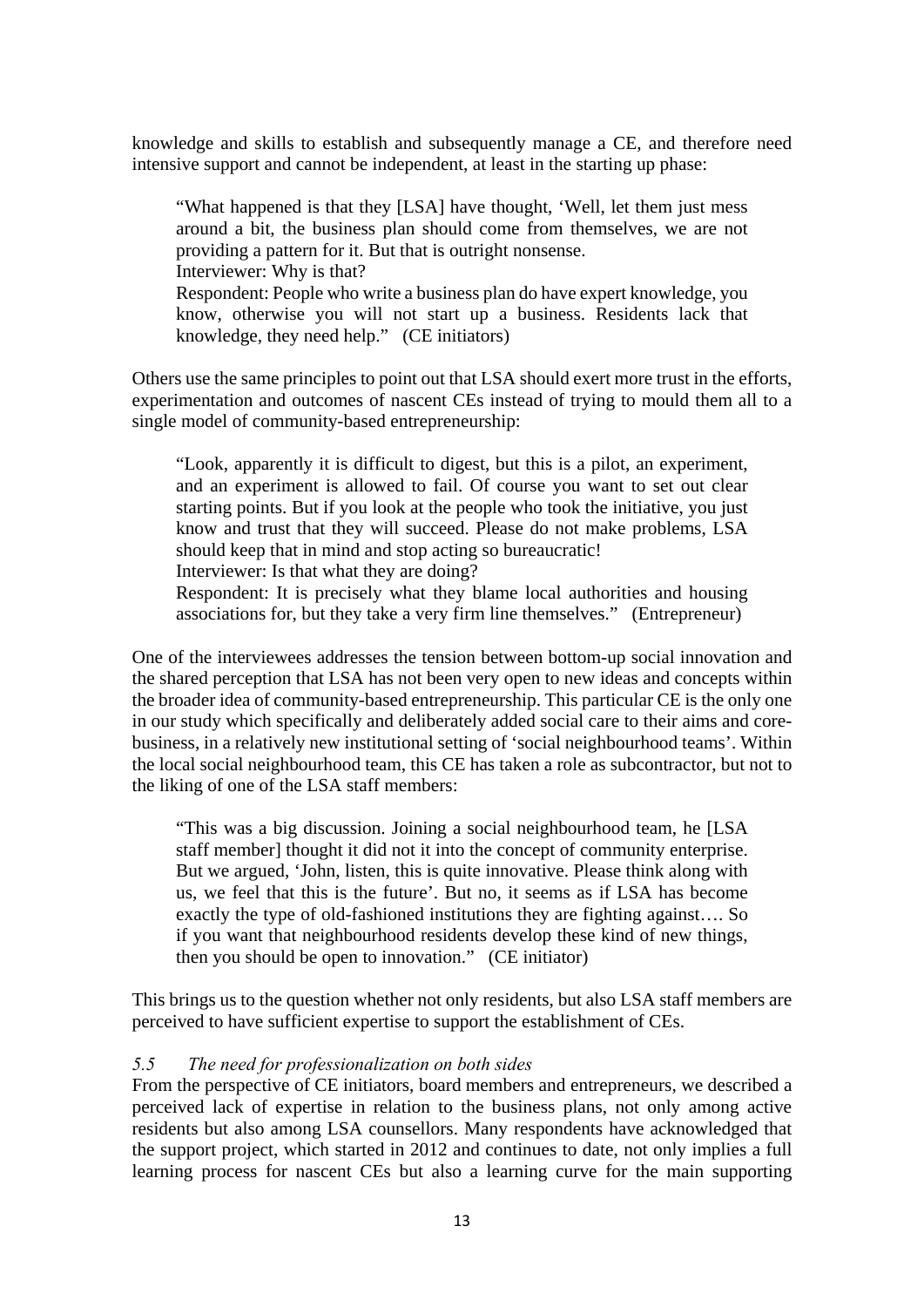organisation. Again, we find evidence of a contradiction between the guiding principles and practice in the first three years of the support project. Even if nascent CEs are supposed to develop themselves, all eyes are turned to LSA to provide answers to the 'wicked questions', as is exemplified by the following quote:

"Well, you know, of course this is a fantastic project. Especially the option to acquire seed money, to really start something…On the other hand, you can see that LSA has a steep learning pathway ahead. How impractical some of the support is. How they dealt with the business plans. But just as we have to learn, LSA has to learn. And we can suffer occasionally from that. How long do you make people wait for the right answer?" (CE initiators)

While many respondents agree on the need of 'professional' advice form LSA, there are different opinions on the extent to which LSA staff members should have sufficiently 'professionalized' at the start of the project', as the project remains a learning pathway for them as well. Some respondents suggest that LSA should have a head start on the issues that were bound to arise in the genesis of local CEs:

"We find that LSA is searching its way to a kind of format for community enterprises. That's not bad, but it sometimes puts the brake on making progress. Then you are busy, writing down an idea and when you submit it or ask a question next time, you get quite different feedback […]. On the other hand, it would be nice if they were more knowledgeable than us on that point, so that they really could offer tailored advice. For example, if I ask a question about insurance, they should know the answer because they know that the question will rise." (Entrepreneur)

Others are more critical and claim that LSA should basically have the expertise to clear the common problems of starting CEs, based on their [LSA's] long involvement in the theme of bottom-up initiatives and community development:

"I do not understand where they [LSA] derive their right to exist from. They have grappled with the theme for more than 20 years, but they have not been able to start the desired number of experiments and provide proper professional support to these experiments. This has lacked from the very beginning. Questions regarding legal status and regulations, tax issues, how to deal with allowances for volunteers, all of these could have been sorted out in advance." (Entrepreneur)

Regardless of these differences in opinion, the bottom line of the responses is that *professionals* were needed to provide tailored support and to pave to way to getting the business plan funded and the CE established, but not professionals patronizing active citizens. Ironically, the need for professionals is exactly the line of thinking from which LSA tried to distinguish itself from the beginning of the project, essentially by claiming that residents (who are not by definition professionals) should be able to establish CEs within a relatively limited amount of time.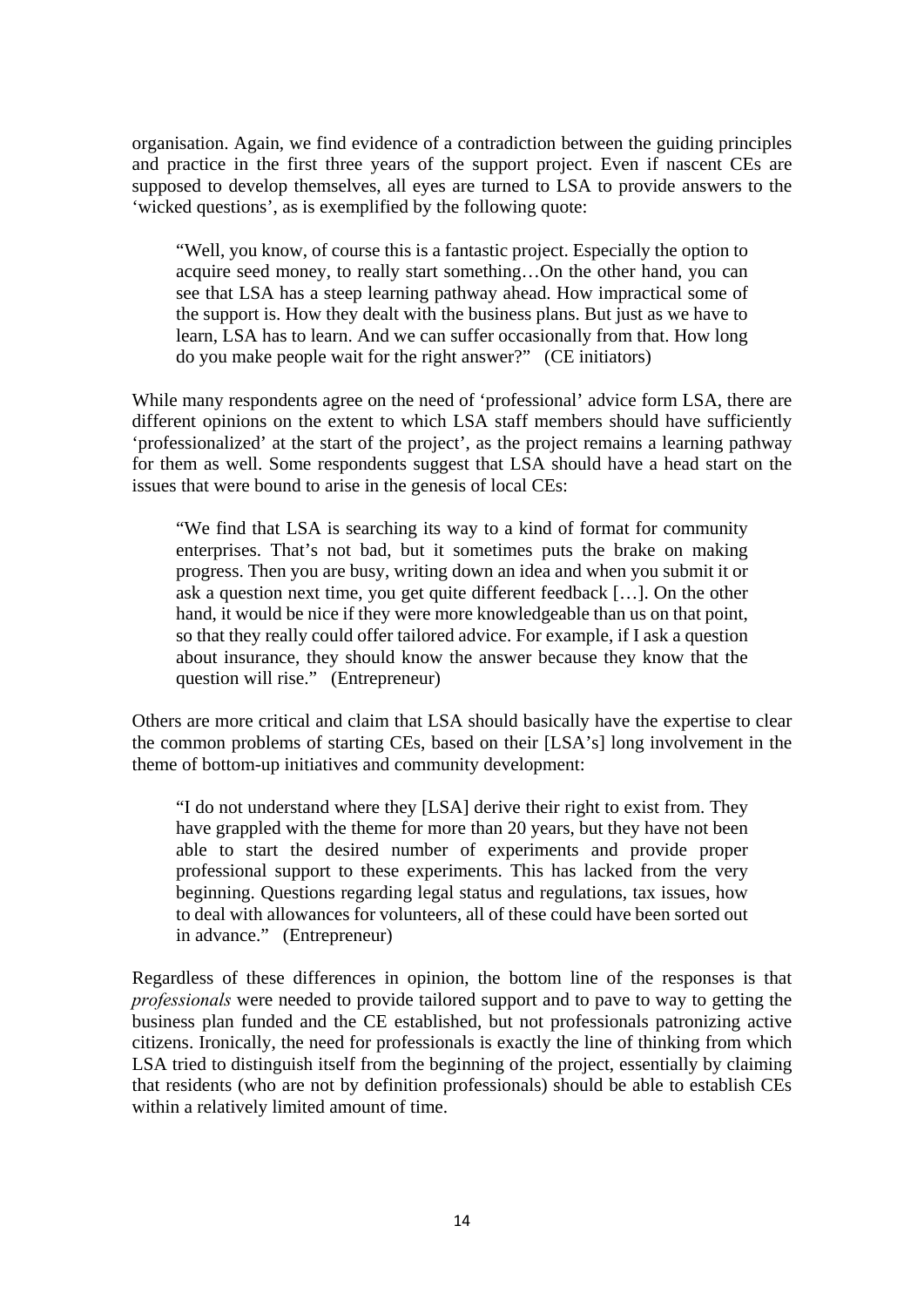#### **6. Conclusions**

Across Europe, community entrepreneurship is increasingly being considered as a key component of bottom-up urban regeneration, especially in deprived neighbourhoods. However, residents in such areas are often assumed to lack entrepreneurial competences and skills. A plethora of policies has been enacted to support community entrepreneurs, alongside the advocacy of local entrepreneurship as being inherently good (Williams and Huggins, 2013, p. 176). Using a panel study with in-depth interviews, this paper has revealed how nascent Dutch community enterprises perceive the merits, limitations and unintended outcomes of support from LSA, a national resident platform that set up a project to experiment with the British concept of community enterprise.

Our findings provide strong evidence for a 'support paradox'; the support that was originally intended to overcome various entry barriers and difficulties on the road to bottom-up community entrepreneurship has in fact raised many obstacles to progress for many nascent CEs in the context of the LSA experiment. The main conclusion is that 'making' active citizenship in the form of community-based enterprise is extremely difficult, because these notions imply inherently bottom-up processes which are difficult to steer from above without creating resistance and frustration.

The first and most fundamental paradox appeared in terms of the perceived opportunity to experiment with community enterprise. The term 'experiment', which was the starting point of the support project, suggests an approach with trial, error, and diversity in local solutions. While the literature on community enterprise posits that the local context and contingencies are crucial to the genesis, aims and functioning of CEs (Peredo and Chrisman, 2006; Somerville and McElwee, 2011; Bailey, 2012), our results shows substantial friction between the 'muddling through' efforts of CEs and their perception of a strict top-down support approach from the LSA. This approach has tried to mould residents' initiatives into a single model of community-based entrepreneurship that tightly fits all criteria set by the LSA, defines the outcomes in advance and does not properly take into account the *couleur locale*. The resulting resistance from residents is hardly surprising from the perspective of earlier studies showing that ignoring local (entrepreneurial) cultures will likely result in sub-optimal or failing support (Dana and Dana, 2005; Williams, 2007; Fortunato and Alter, 2015).

A second paradox concerns the framing of the experiment. LSA has positioned its support project in a discourse that emphasizes the inadequacy of local institutions (in particular local authorities and housing associations) to stimulate bottom-up initiatives, by claiming that these institutions hitherto have been too strict and bureaucratic in their dealings with active residents, thus only allowing for 'traditional' policy participation within a top down set of rules and regulations (LSA, 2011). Ironically, however, is the recurring observation from active residents that the way in which support was provided (or withheld) actually puts LSA in the same league of 'old-fashioned' institutions that it has so fiercely objected to. Paradoxically, the approach that was supposed to 'liberate' residents from traditional participation regimes has resulted in support measures that feel like a straitjacket for their beneficiaries.

The third paradox relates to the supposed independent and self-sufficient nature of CEs, which is one of defining principles set by LSA. However, residents themselves claim that they lack the knowledge and skills to properly establish and manage CEs, need intensive support and therefore cannot be independent, at least in the starting up phase. Paradoxically, this stance is in line with earlier research (e.g. OECD, 2003; Greene *et al.*, 2007; Williams and Williams, 2012), but opposed to the current active citizenship and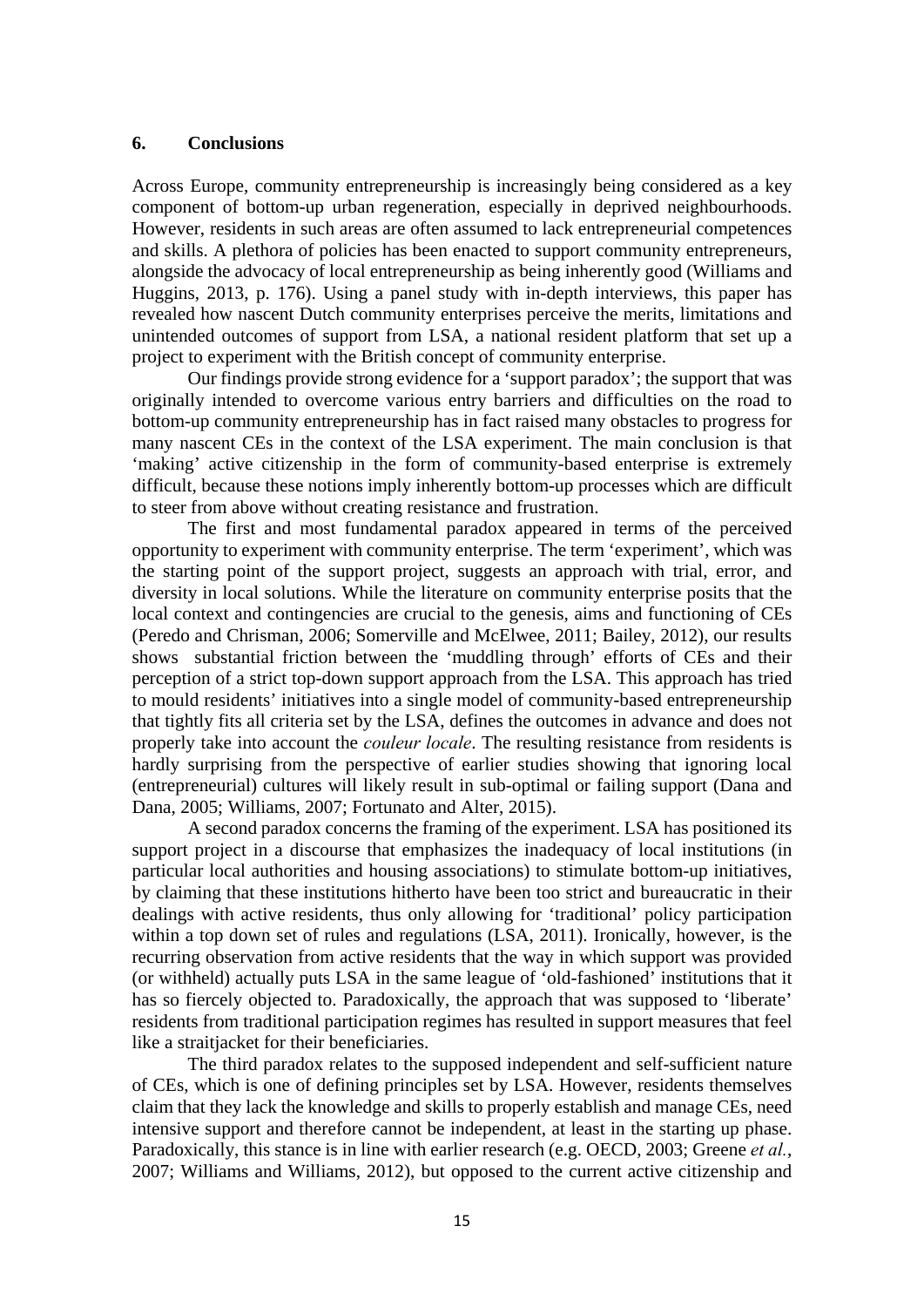do-it-yourself policy discourse which claims that neighbourhood residents are equipped to and should self-organise in entrepreneurial terms (e.g. Wells, 2011; Bailey and Pill, 2015; Uitermark, 2015).

A fourth and related paradox is that active residents have ascribed to the LSA the type of role that LSA had distanced itself from, i.e. professionals with expertise who provide direct answers when problems occur. A case in point is the mismatch between the procedure of business plan approval by the external evaluation committee, and the counselling offered, evidenced by a lacking consensus between the committee and LSA regarding the criteria for the business plan. This has resulted in delayed and improper advice and, consequently, frustration among many CE initiators. Even though nascent CEs were supposed to develop themselves, all eyes were usually turned to the LSA to provide answers to the 'wicked questions'. These findings give reason to be very critical towards overly positive views on residents' ability to self-organise in deprived communities (see also Kisby, 2010, Lawless, 2011), and to acknowledge that the help of supporting but not patronizing professionals remains necessary. This is easier said than done in light of contradictory support needs. On the one hand, respondents have claimed that several 'entrance criteria' (e.g. the business plan formats) have been unclear, but on the other hand, they argue that supporting professionals should not prescribe too much beforehand to allow for experimentation. This seems a very difficult balance to strike for support counsellors. The general lessons learnt here are 1) that support professionals have to balance carefully between providing guidelines and giving free rein to residents, and 2) that the commonly praised method of experimentation requires recognition of the fact that this does not only implies a full learning process for active citizens, but also a steep learning curve for supporting organisations.

#### **References**

- Bailey, N. (2012), "The role, organisation and contribution of community enterprise to urban regeneration policy in the UK", *Progress in Planning,* Vol. 77 No. 1**,** pp. 1- 35.
- Bailey, N. and Pill, M. (2015), "Can the state empower communities through localism? An evaluation of recent approaches to neighbourhood governance in England", *Environment and Planning C: Government and Policy,* Vol. 33 No. 2**,** pp. 289- 304.
- Baumol, W. J., Litan, R. E. and Schramm, C. J. (2007), *Good capitalism, bad capitalism, and the economics of growth and prosperity,* New Haven, CT, Yale University Press.
- Bjørnå, H. and Aarsæther, N. (2010), "Local government strategies and entrepreneurship", *International Journal of Innovation and Regional Development*, Vol. 2 No. 1, pp. 50-65.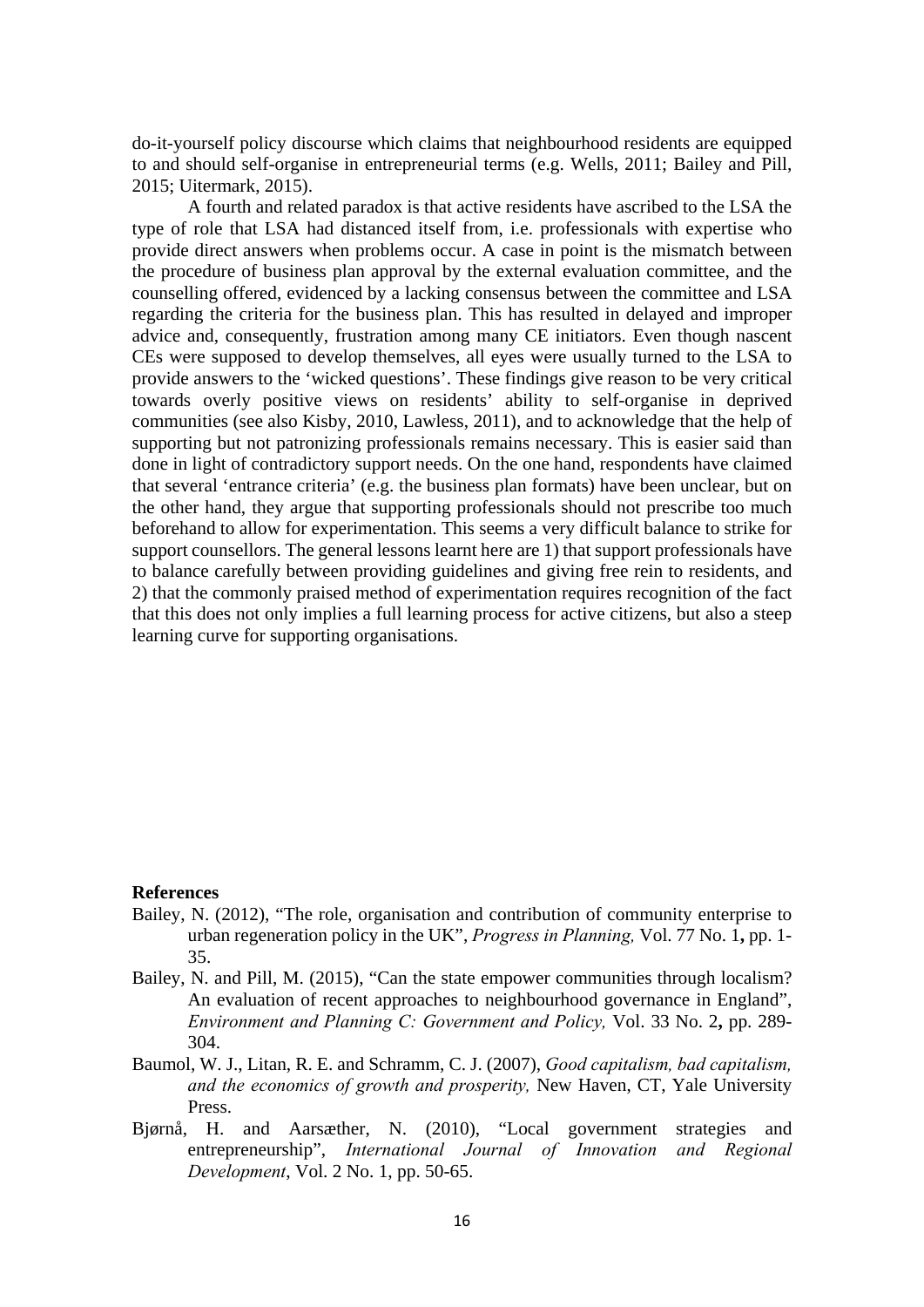- Blackburn, R. and Ram, M. (2006), "Fix or fixation? The contributions and limitations of entrepreneurship and small firms to combating social exclusion", *Entrepreneurship and Regional Development,* Vol. 18 No. 1**,** pp. 73-89.
- Carpenter, J. (2013), "Social Enterprise and Urban Regeneration: a Model for the Future?" *Calitatea Veţi= Quality of life journal,* Vol. 14 No. 2**,** pp. 137-156.
- Crang, M. (2002), "Qualitative methods: the new orthodoxy?" *Progress in human geography.,* Vol. 26**,** pp. 647-655.
- Dana, L. P. (1995), "Entrepreneurship in a remote sub-Arctic community", *Entrepreneurship Theory and Practice,* Vol. 20**,** pp. 57-72.
- Dana, L. P. and Dana, T. E. (2005), "Expanding the scope of methodologies used in entrepreneurship research", *International Journal of Entrepreneurship and Small Business,* Vol. 2 No. 1**,** pp. 79-88.
- Dart, R. (2004), "The legitimacy of social enterprise", *Nonprofit management and leadership,* 14 No. 4**,** pp. 411-424.
- Fortunato, M. W. and Alter, T. (2015), "Community entrepreneurship development: an introduction. *Community Development",* Vol. 46 No. 5**,** pp. 444-455.
- Guba, E. G. and Lincoln, Y. S. (1982), "Epistemological and methodological bases of naturalistic inquiry", *Educational Technology Research and Development*, Vol. 30 No. 4, pp. 233-252.
- Greene, F., Mole, K. and Storey, D. (2007), *Three Decades of Enterprise Culture? Entrepreneurship, Economic Regeneration and Public Policy,* Palgrave Macmillan, London.
- Healy, P. (2015), "Civil society enterprise and local development", *Planning Theory and Practice,* Vol. 16 No. 1**,** pp. 11-27.
- Henry, C. and Foss, L. (2015), "Case sensitive? A review of the literature on the use of case method in entrepreneurship research", *International Journal of Entrepreneurial Behavior and Research,* Vol. 21 No. 3**,** pp. 389-409.
- Honig, B. and Dana, L. (2008), "Communities of disentrepreneurship: A comparative cross-national examination of entrepreneurial demise", *Journal of Enterprising Communities: People and Places in the Global Economy,* Vol. 2 No. 1**,** pp. 5-20.
- Kisby, B. (2010), "The Big Society: power to the people?" *The Political Quarterly,* Vol. 81 No. 4**,** pp. 484-491.
- Kleinhans, R., Doff, W., Romein, A. and Ham, M. van (2015), *Project Kennisontwikkeling Experiment Bewonersbedrijven - Eindrapportage (Project Knowledge Experiment Community Enterprises - Final Report)*. Delft University of Technology, Faculty of Architecture and the Built Environment, Delft.
- Lawless, P. (2011), "Big Society and community: lessons from the 1998-2011 New Deal for Communities Programme in England", *People, Place & Policy Online*, Vol. 5 No. 2, pp. 55-64.
- LSA (2011), *Projectplan Experiment BewonersBedrijven Nederland (Project Plan Experiment Community Enterprises)*, Landelijk Samenwerkingsverband Aandachtswijken, Utrecht.
- LSA (2015), *Tussenrapportage BewonersBedrijven (Interim Report Community Enterprises)*, Landelijk Samenwerkingsverband Actieve Bewoners, Utrecht.
- Lundqvist, M. A. and Middleton, K. L. (2010), "Promises of societal entrepreneurship: Sweden and beyond", *Journal of Enterprising Communities: People and Places in the Global Economy,* Vol. 4 No. 1**,** pp. 24-36.
- Lyons, T. S. (2015), "Entrepreneurship and community development: what matters and why?" *Community Development,* Vol. 46 No. 5**,** pp. 456-460.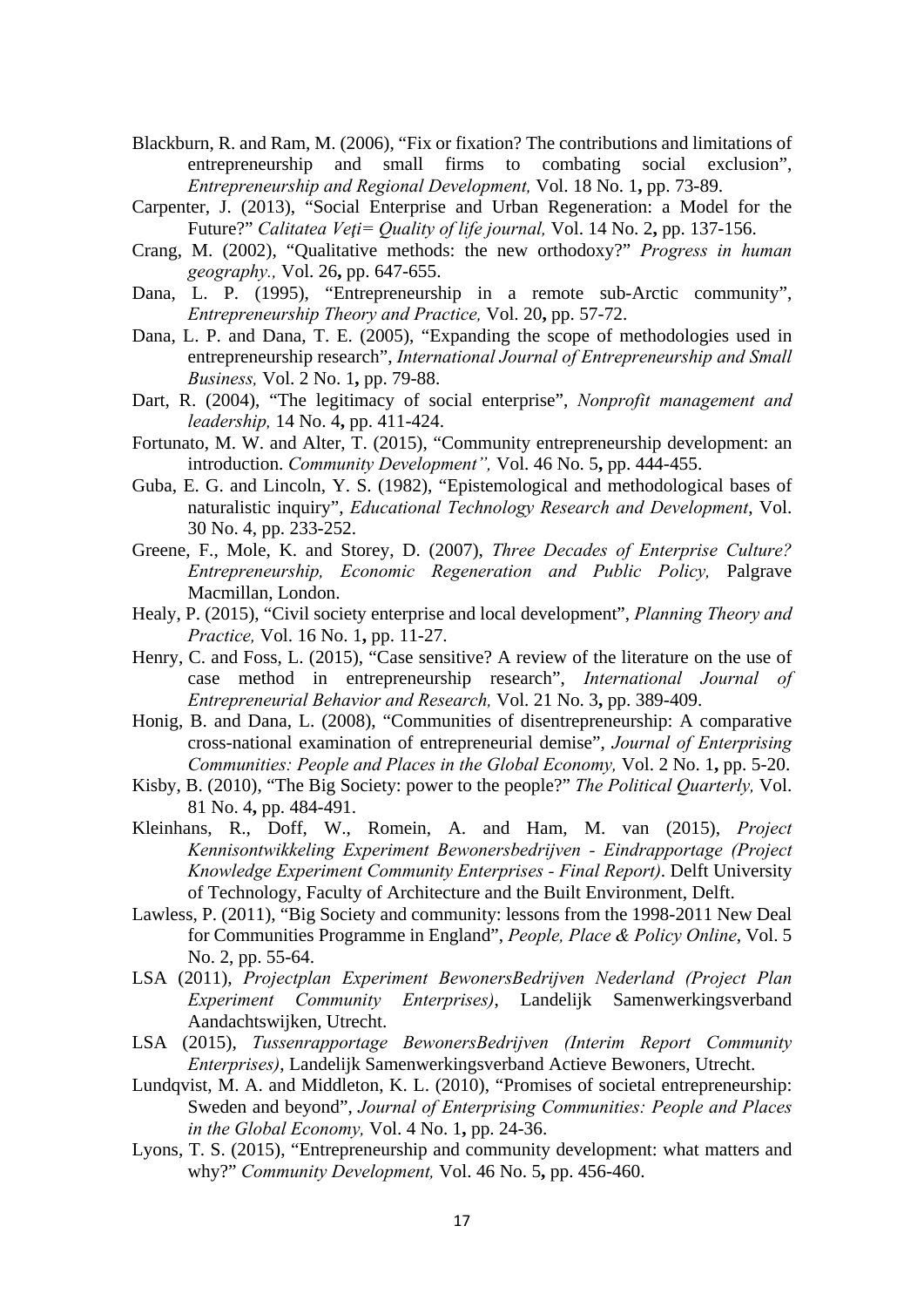- Lyons, T. S., Alter, T. R., Audretsch, D. and Augustine, D. (2012), "Entrepreneurship and community: The next frontier of entrepreneurship inquiry", *Entrepreneurship Research Journal,* Vol. 2 No 1, pp.
- Mason, C., Reuschke, D., Syrett, S. and Ham, M. van (Eds.) (2015), *Entrepreneurship in cities: neighbourhoods, households and homes,* Edward Elgar, Cheltenham.
- Miles, M. and Huberman, A. (1994), *Qualitative data analysis: An expanded sourcebook*, Sage Publications, Thousand Oaks.
- Newman, J. and Tonkens, E. (2011), *Participation, responsibility and choice: summoning the active citizen in western European welfare states,* Amsterdam University Press, Amsterdam.
- OECD (2003), *Entrepreneurship and local economic development: programme and policy recommendations,* Organisation for Economic Co-operation Development Publishing, Paris.
- Painter, J., Orton, A., Macleod, G., Dominelli, L. and Pandre, R. (2011), *Connecting localism and community empowerment,* Durham University, Department of Geography and School of Applied Social Sciences, Durham.
- Pearce, J. (2003), *Social enterprise in anytown,* Calouste Gulbenkian Foundation, London.
- Peredo, A. M. and Chrisman, J. J. (2006), "Toward a theory of community-based enterprise", *Academy of Management Review,* Vol. 31 No. 2**,** pp. 309-328.
- Pierre, A., Von Friedrichs, Y. and Wincent, J. (2014), "Entrepreneurship in Society: A Review and Definition of Community-Based Entrepreneurship Research". *In:* Lundström, A., Zhou, C., Von Friedrichs, Y. and Sundin, E. (Eds.) *Social Entrepreneurship. Leveraging Economic, Political, and Cultural Dimensions,*  Springer International Publishing, Switzerland, pp.
- Ratten, V., Welpe, I. and Dana, L. (2012), "Editorial: Community-based entrepreneurship: towards a future research agenda", *International journal of innovation and regional development,* Vol. 2**,** No. 1-2, pp. 1-3.
- Selsky, J. W. and Smith, A. E. (1994), "Community entrepreneurship: A framework for social change leadership", *The Leadership Quarterly,* Vol. 5 No. 3-4**,** pp. 277- 296.
- Shane, S. (2009), "Why encouraging more people to become entrepreneurs is bad public policy", *Small Business Economics,* Vol. 33 No. 2**,** pp. 141-149.
- Smith, R. (2012), "Developing and animating enterprising individuals and communities: A case study from rural Aberdeenshire, Scotland", *Journal of Enterprising Communities: People and Places in the Global Economy,* Vol. 6 No. 1**,** pp. 57-83.
- Somerville, P. and McElwee, G. (2011), "Situating community enterprise: A theoretical exploration", *Entrepreneurship and Regional Development,* Vol. 23 No. 5-6**,** pp. 317-330.
- Sundin, E. (2011), "Entrepreneurship and social and community care", *Journal of Enterprising Communities: People and Places in the Global Economy,* Vol. 5 No. 3**,** pp. 212-222.
- Teasdale, S. (2010), "How Can Social Enterprise Address Disadvantage? Evidence from an Inner City Community", *Journal of Nonprofit and Public Sector Marketing,*  Vol. 22 No. 2**,** pp. 89-107.
- Tracey, P., Phillips, N. and Haugh, H. (2005), "Beyond philanthropy: community enterprise as a basis for corporate citizenship", *Journal of Business Ethics,* Vol. 58 No. 4**,** pp. 327-344.